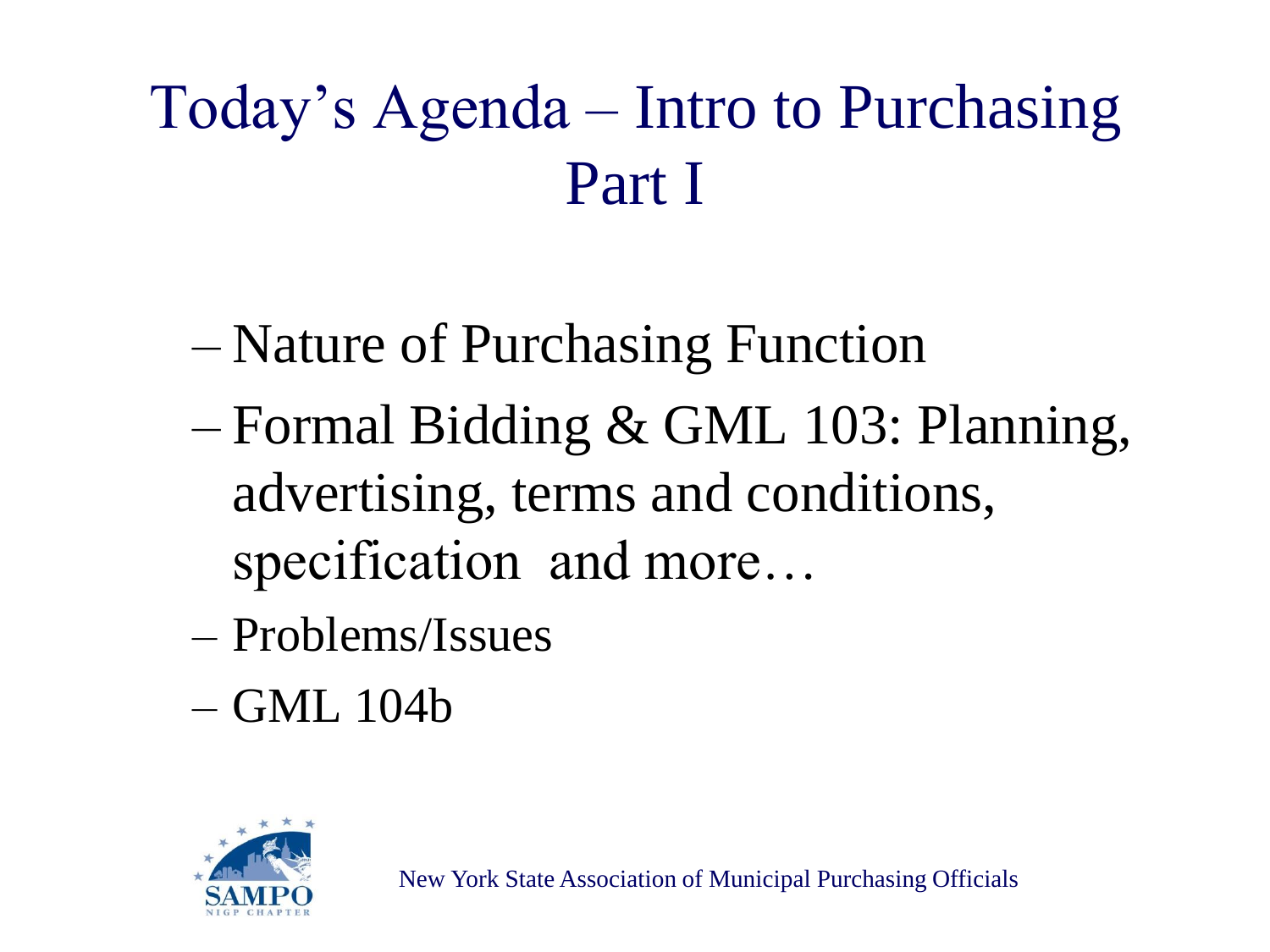## Agenda - Continued

- Exceptions to bidding: OGS contracts, emergencies, sole source and more…
- How to Handle Bid Protests

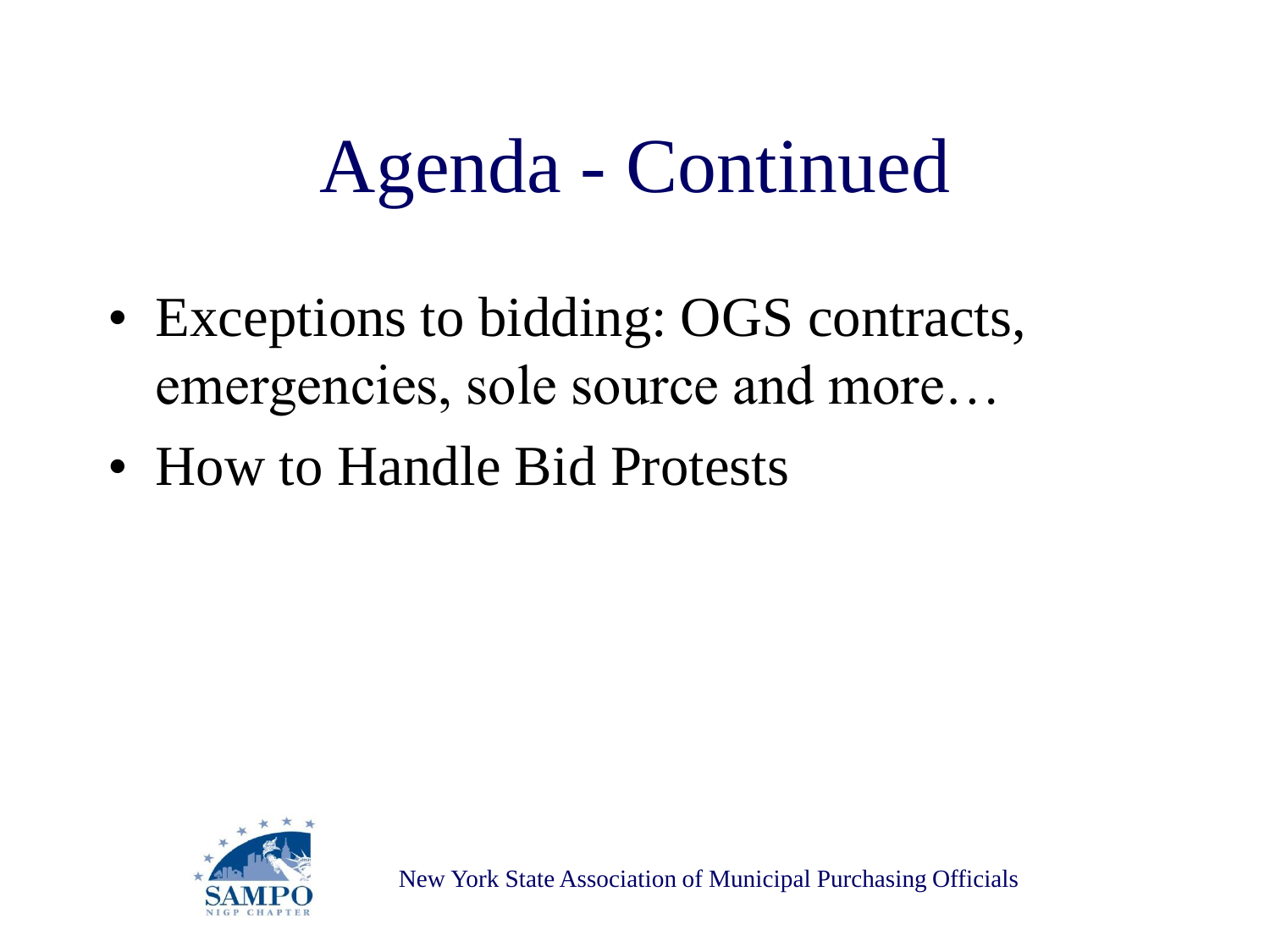#### Nature of the Purchasing Function

• To provide at the time and place needed, in the quantity and of the proper quality all; material's, supplies, tools, equipment and services for your organization's operation

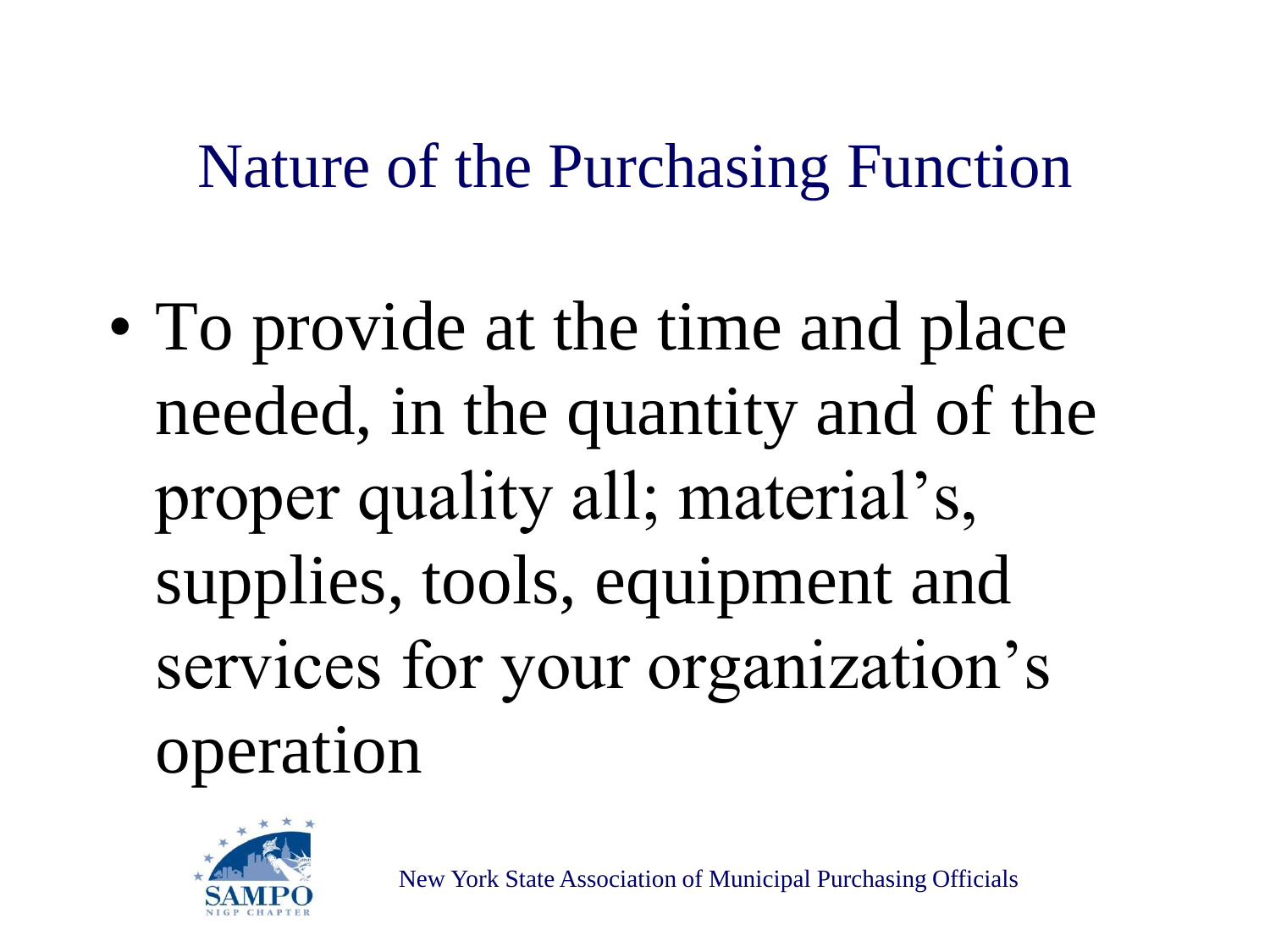# Nature of the Purchasing Function

–To secure such materials, supplies, tools, equipment and services at the lowest possible cost, consistent with prevailing economic conditions, while establishing and maintaining a reputation for fairness and integrity.

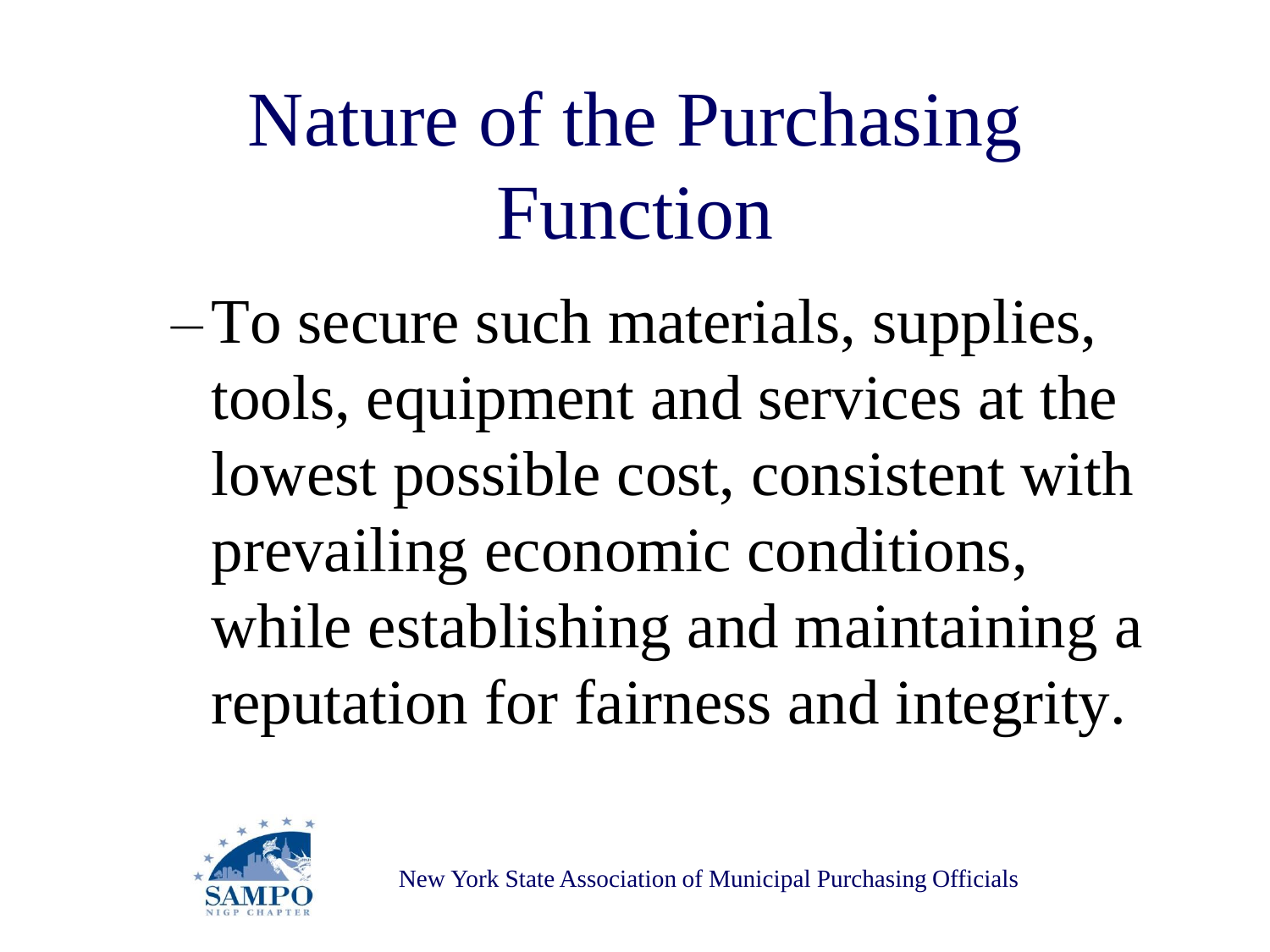## Nature of Purchasing Function

• To furnish members of management with timely information and to advise them about how market conditions and trends could affect the future availability and price of any needed materials, supplies, tools, equipment and services.

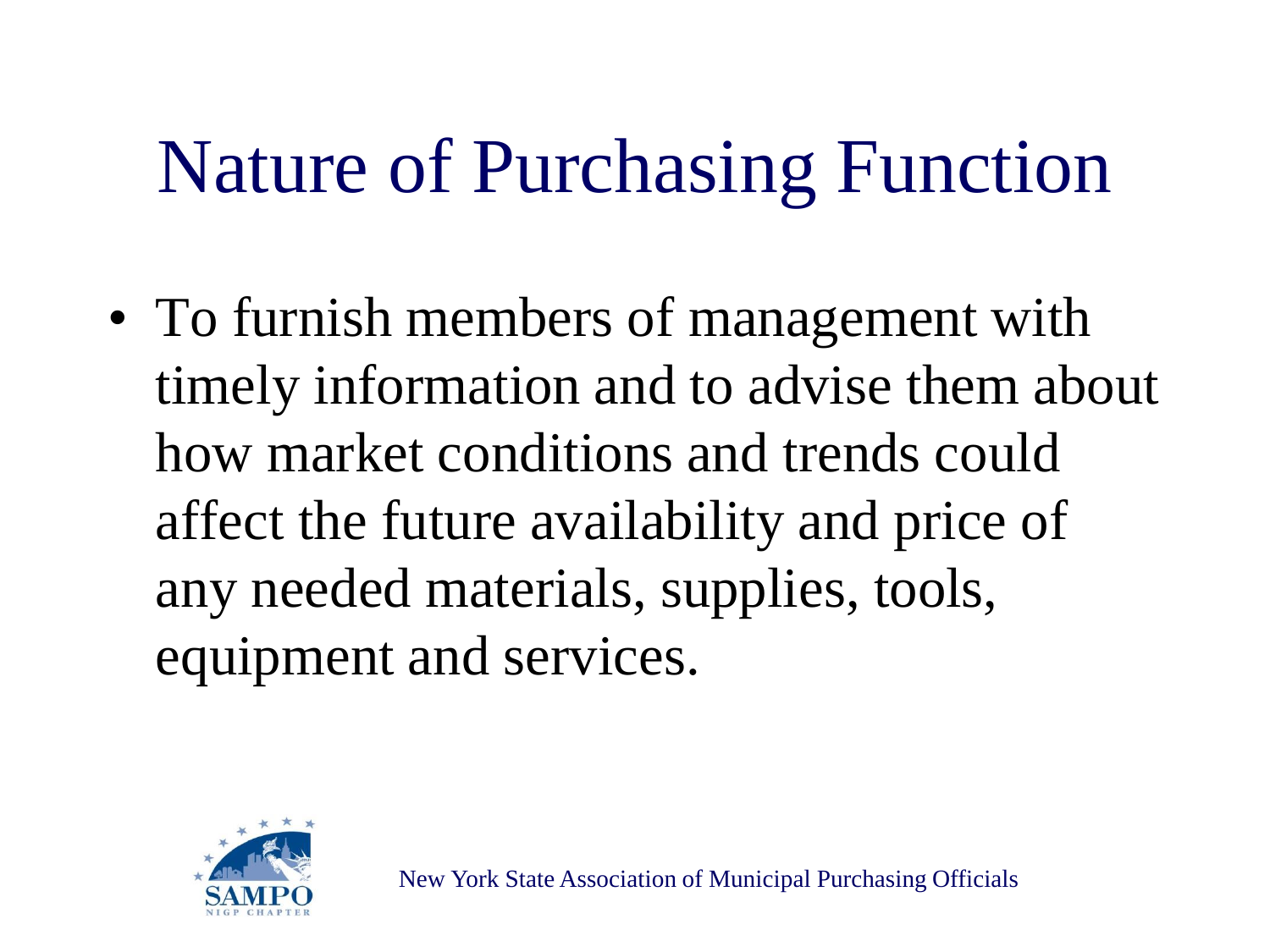## Nature of Purchasing Function

- To protect and preserve all materials that are being held in storage to meet future needs.
- To provide all traffic and transportation services necessary for the accomplishment of the above duties.

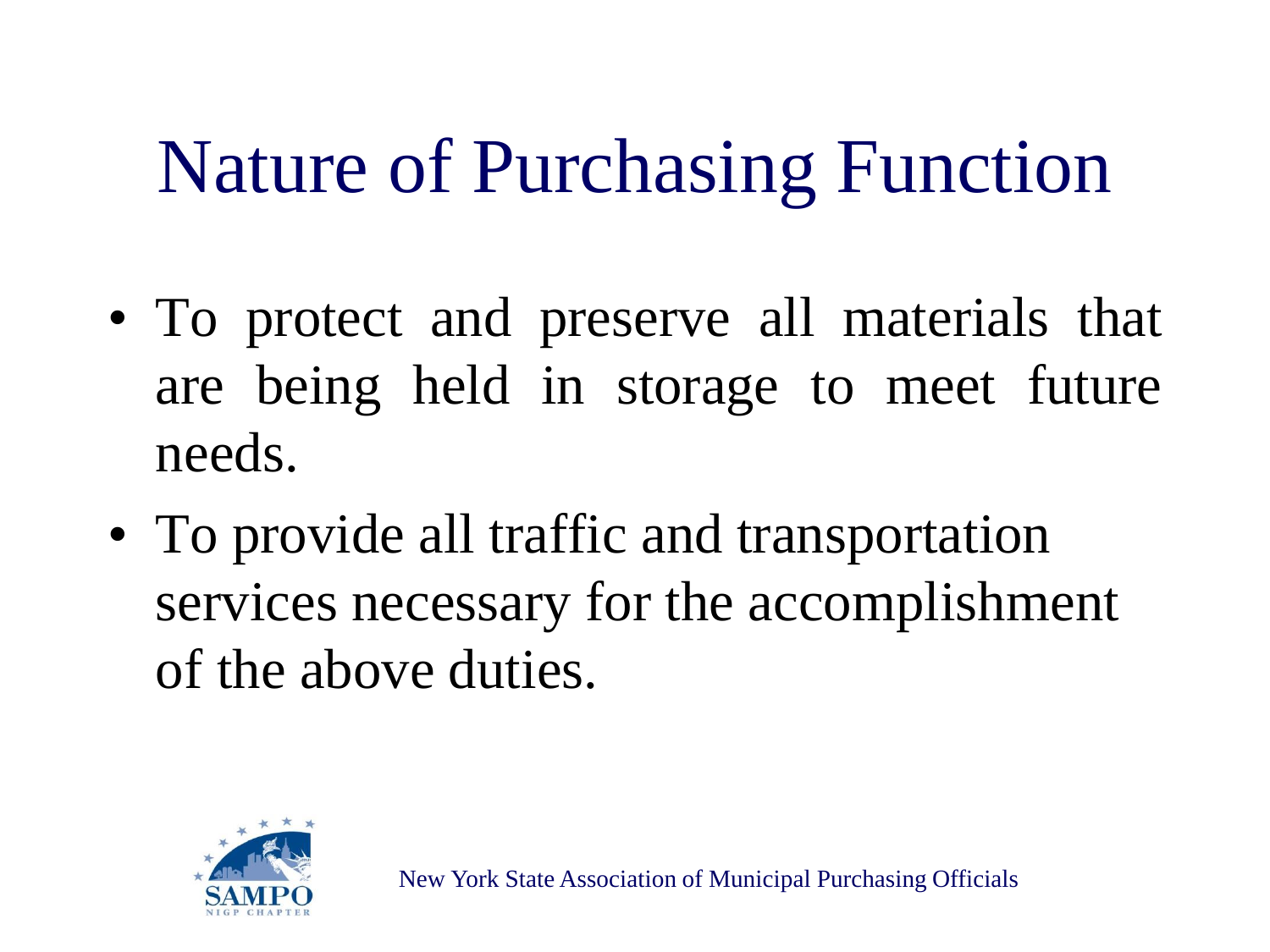## Nature of Purchasing Function

• To obtain the greatest possible revenue from the disposal of by products and of surplus, damaged, scrap or obsolete materials and equipment.

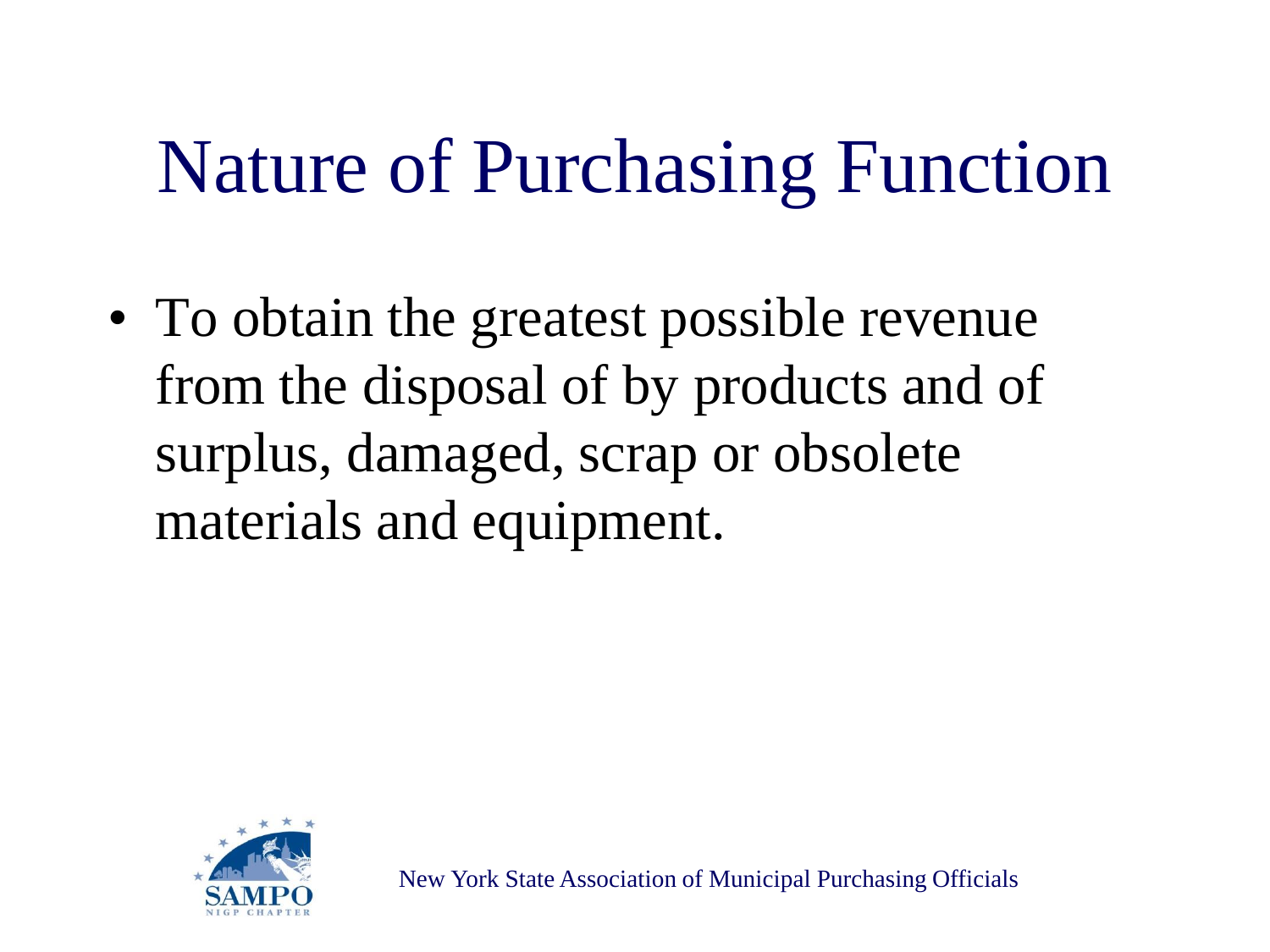#### Procurement Objectives

- Prevent favoritism, improvidence, extravagance, fraud and corruption
- Foster honest competition; get best goods or services at lowest price
- Right Quality/Quantity/Source/Price
- Purpose is to promote public interest **Focus: Benefit Taxpayers, NOT bidders**.

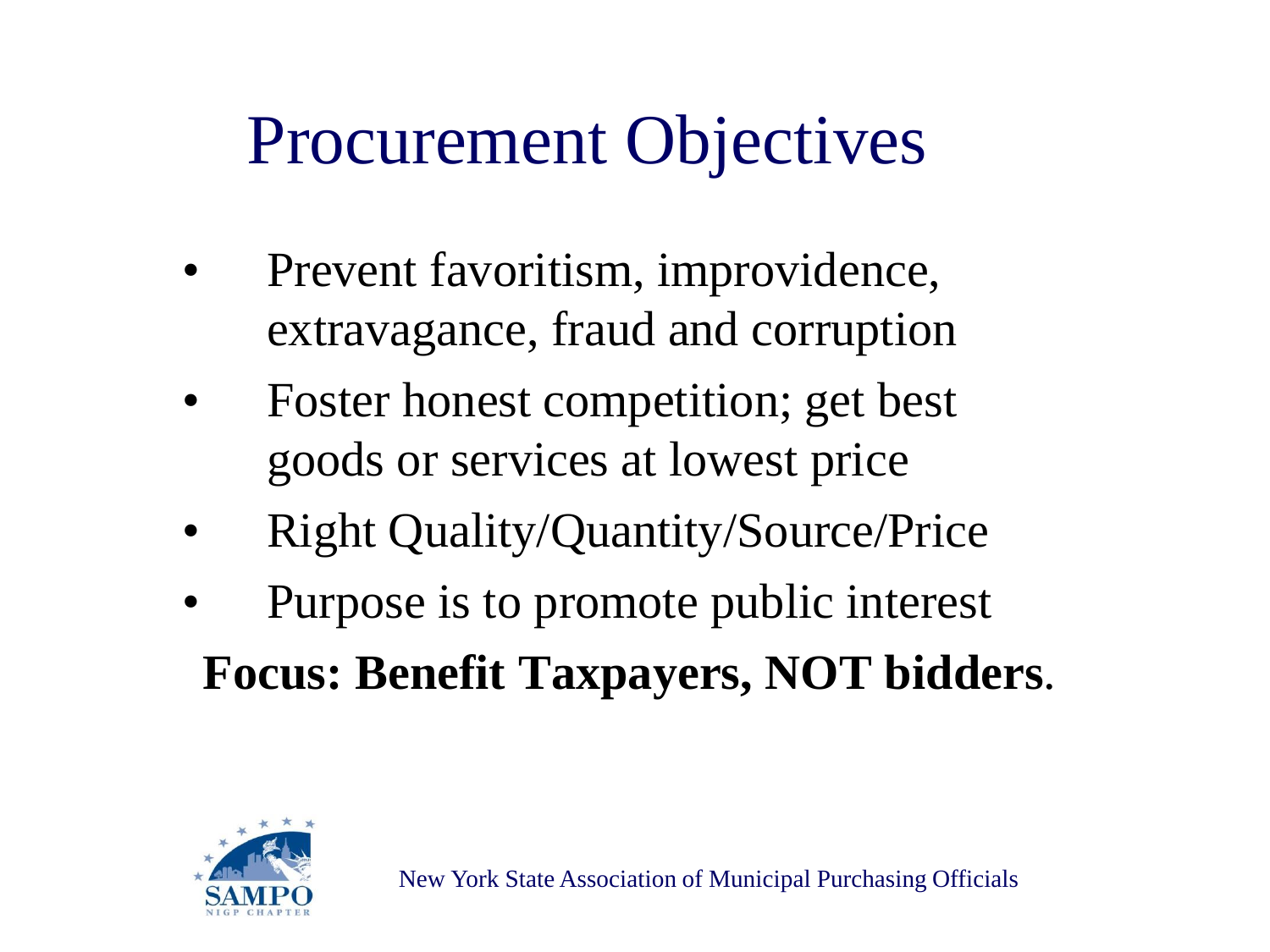# Formal Bidding

• Formal bids, competitive bidding, and advertised bids, are all terms that can be used to describe the competitive sealed bidding process. No matter what term you use, it is the preferred method of procurement and a statutory requirement in New York State.

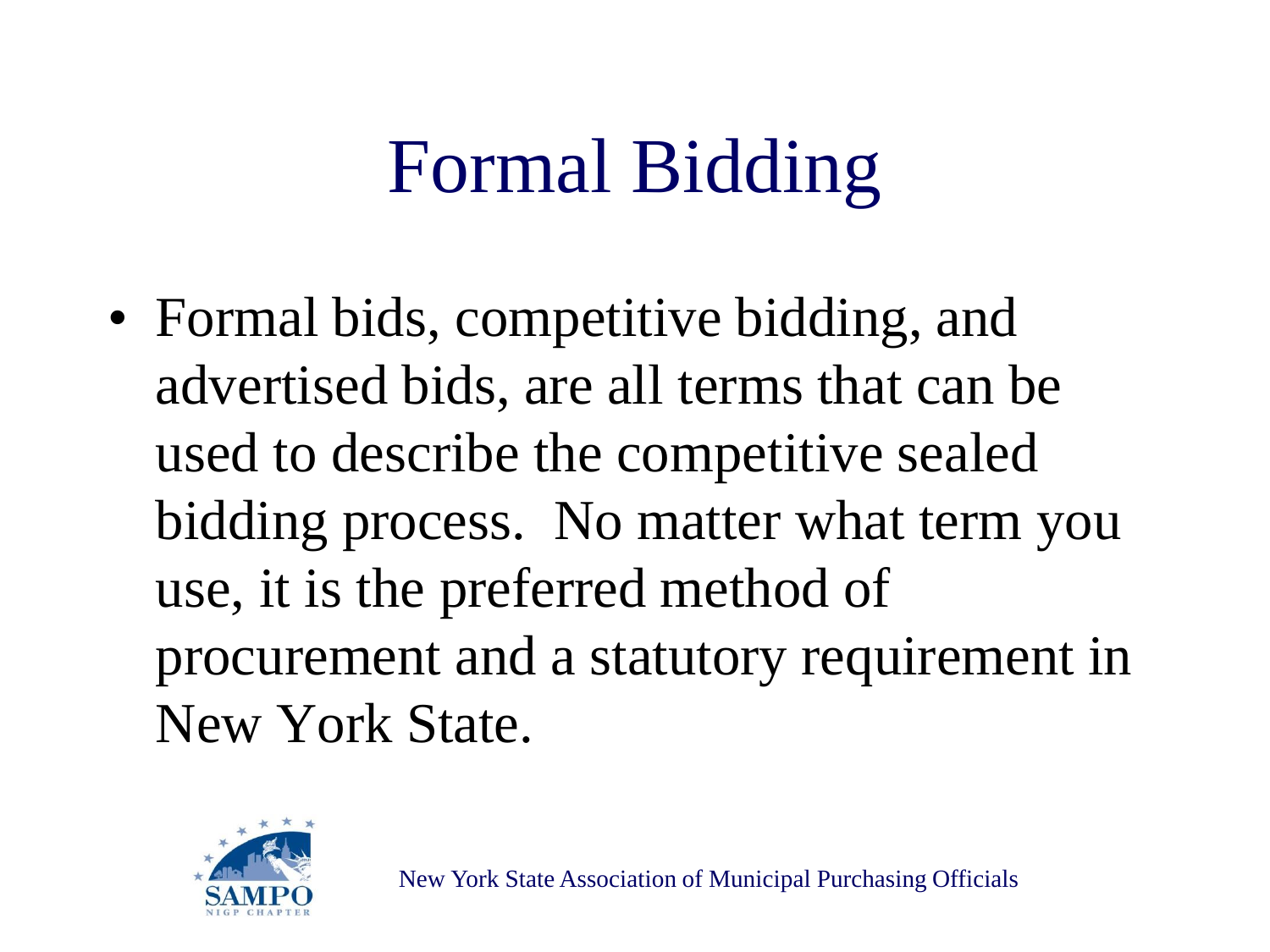# Formal Bidding

• Formal bidding is required by the General Municipal Law 103 when purchases of a single commodity or "like" commodities, can **reasonably be expected** in the aggregate amount to exceed \$20,000.00, or when the aggregate amount to be spent on a single public works contract will exceed \$35,000.00 in any fiscal year.

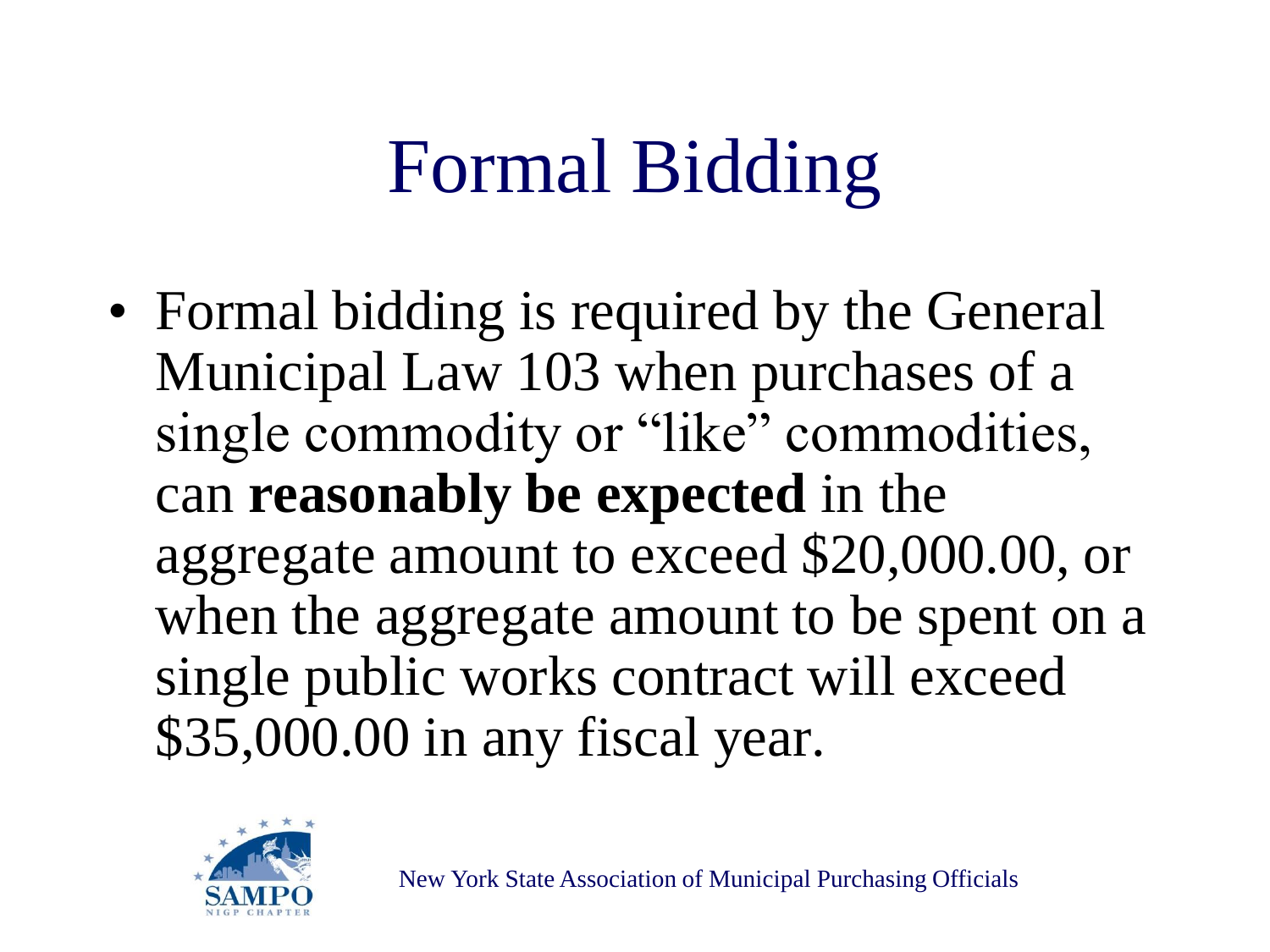# Formal Bidding

"Like" commodities are those **items of a similar nature**, which are generally handled by one vendor (ie: cleaning supplies, office supplies) and should be grouped together for the purpose of determining whether you will exceed the \$20,000.00 limit.

Amount: consider aggregate amount

– Can NOT break up contract to avoid thresholds

![](_page_10_Picture_4.jpeg)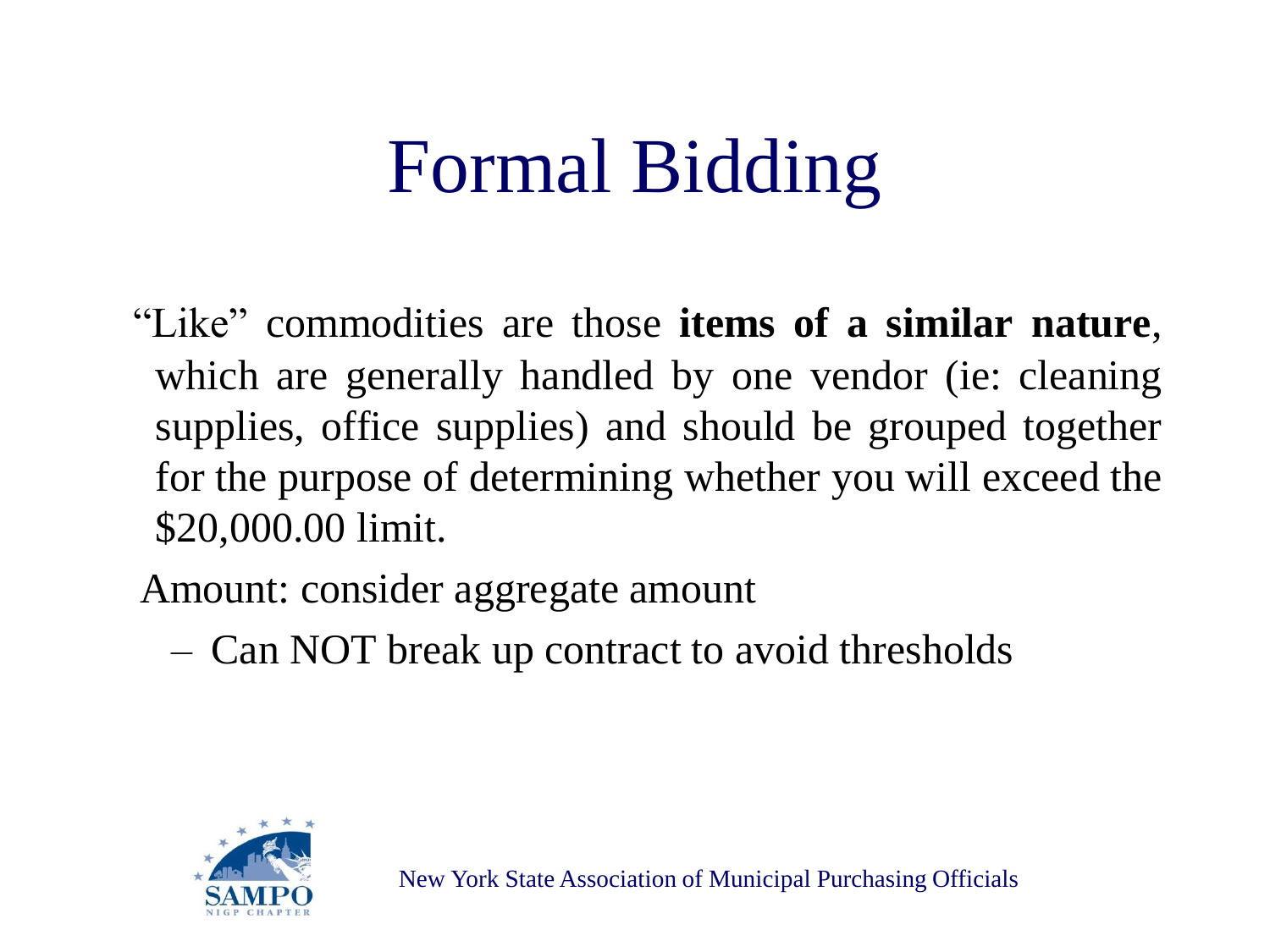• States that a change order to or a renewal of a discretionary purchase shall not be permitted if the change order or renewal would bring the expected aggregate amount of all purchases of the same commodities, services or technology from the same provider within the 12 month period commencing on the date of the first purchase to an amount greater than the competitive bidding threshold

![](_page_11_Picture_1.jpeg)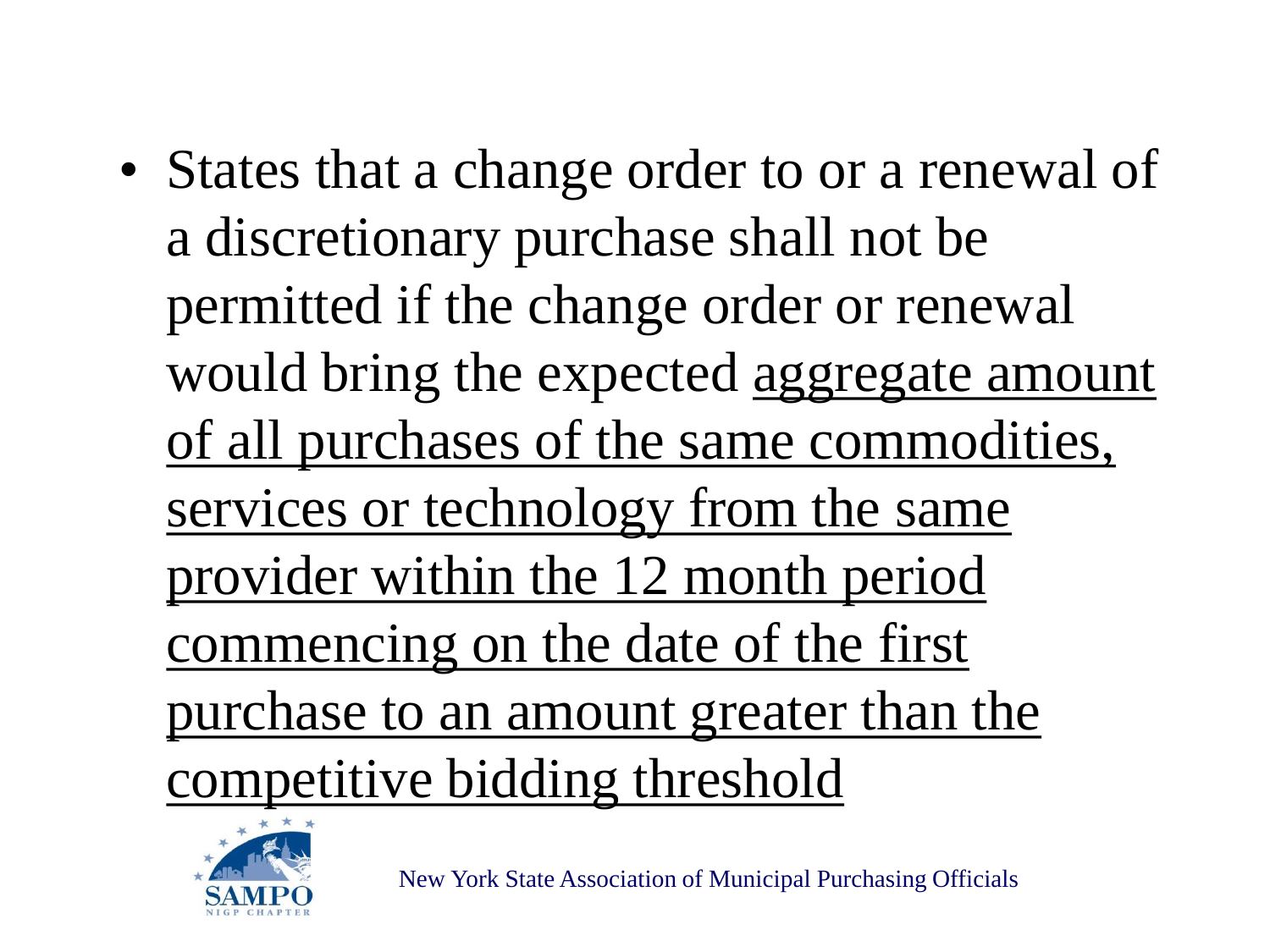- Authorizes the submission of the Statement of Non-Collusion in an electronic format. (Board must authorize the receipt of Sealed Bids in an electronic format)
- Allows local government to mandate submission in an electronic format for Technology Contracts Only

![](_page_12_Picture_2.jpeg)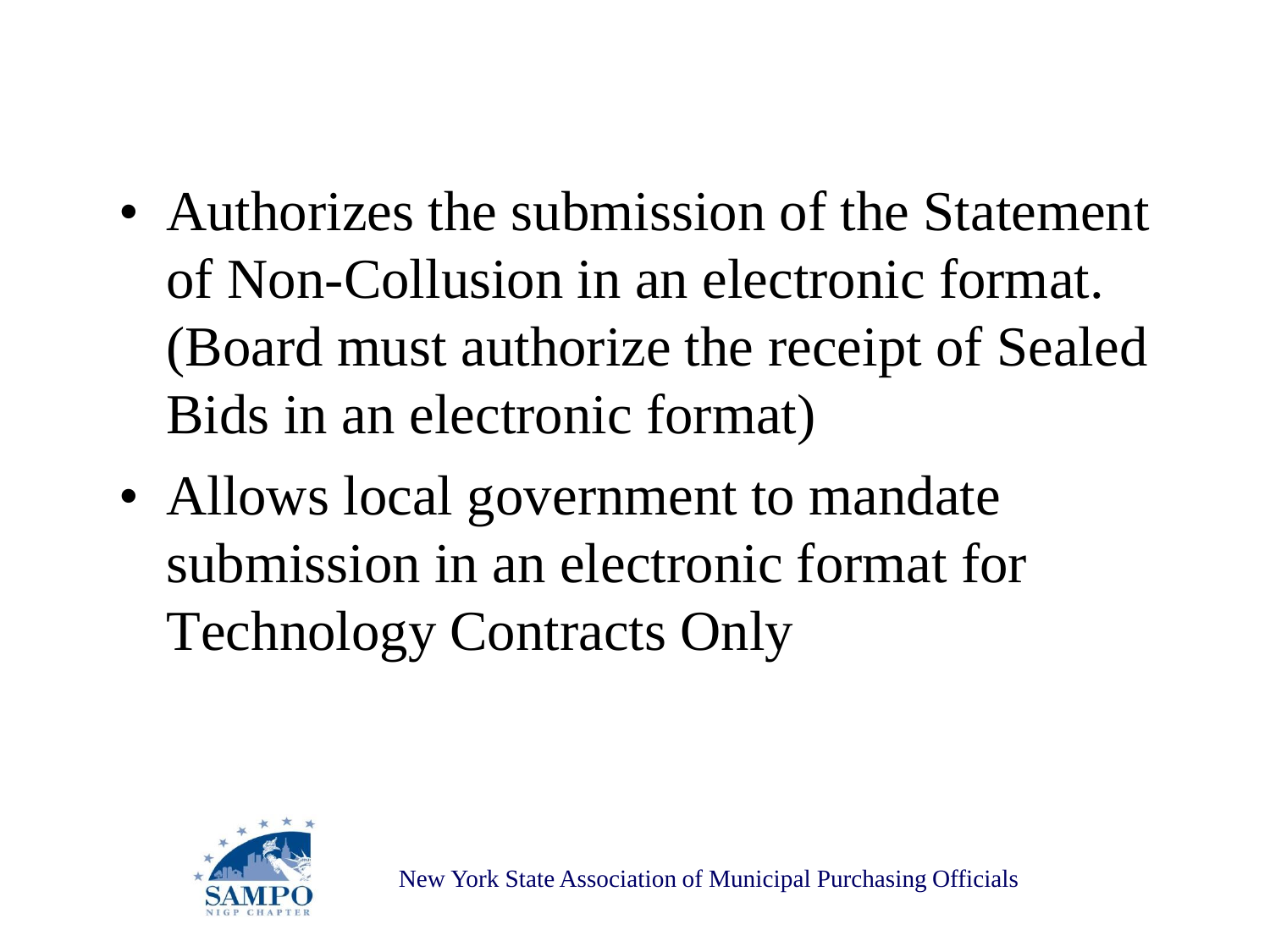• Local governments can now piggyback public works contracts subject to **Article 8**, but not Article 9.

![](_page_13_Picture_1.jpeg)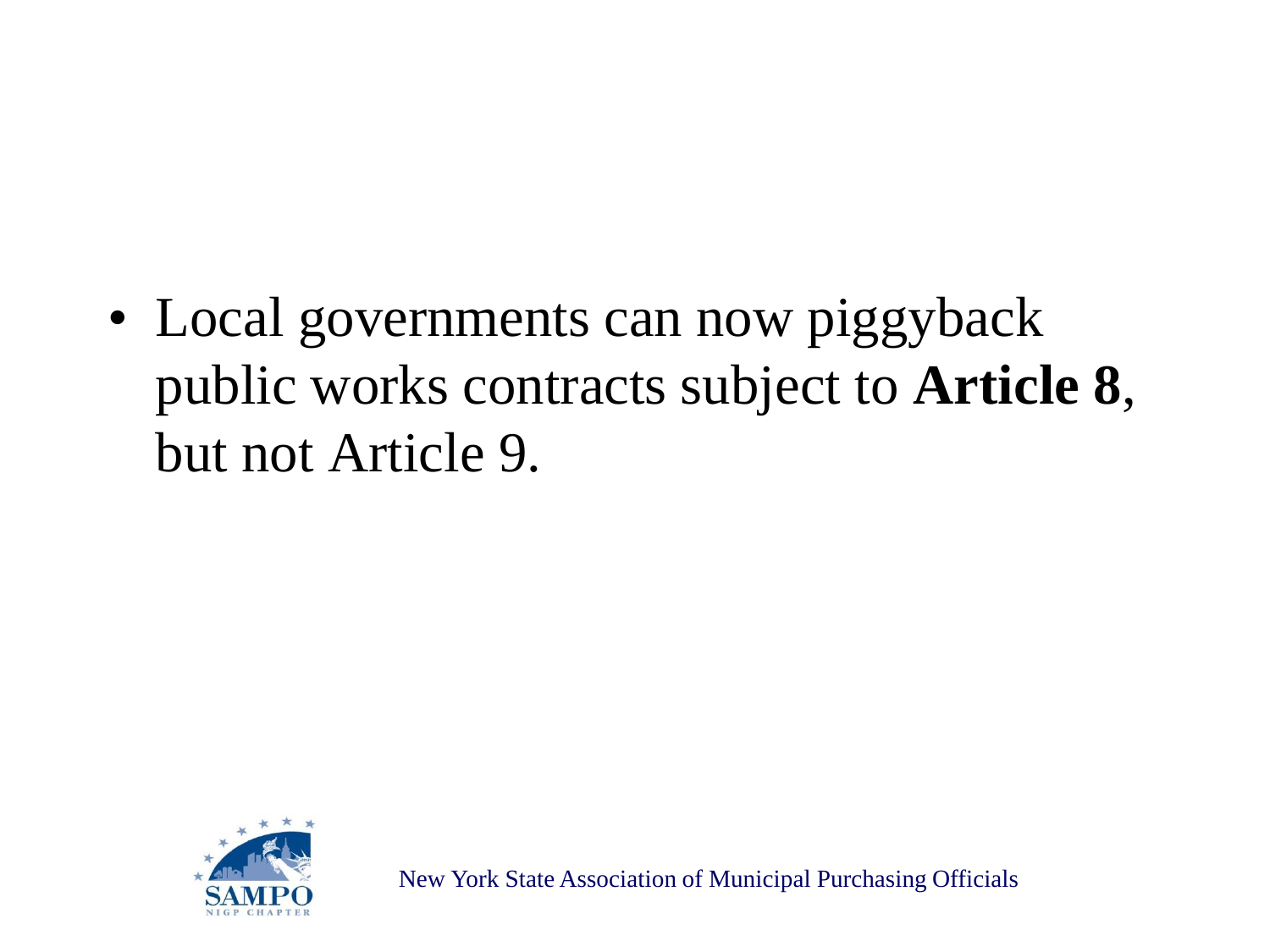- The Bureau of Public Work administers Article 8 and Article 9 of the New York State Labor Law. Article 8 covers the payment of prevailing wages and supplements on public construction projects.
	- Generally, **Article 8** applies to projects for construction
	- or reconstruction done on behalf of a public agency (entity).

![](_page_14_Picture_3.jpeg)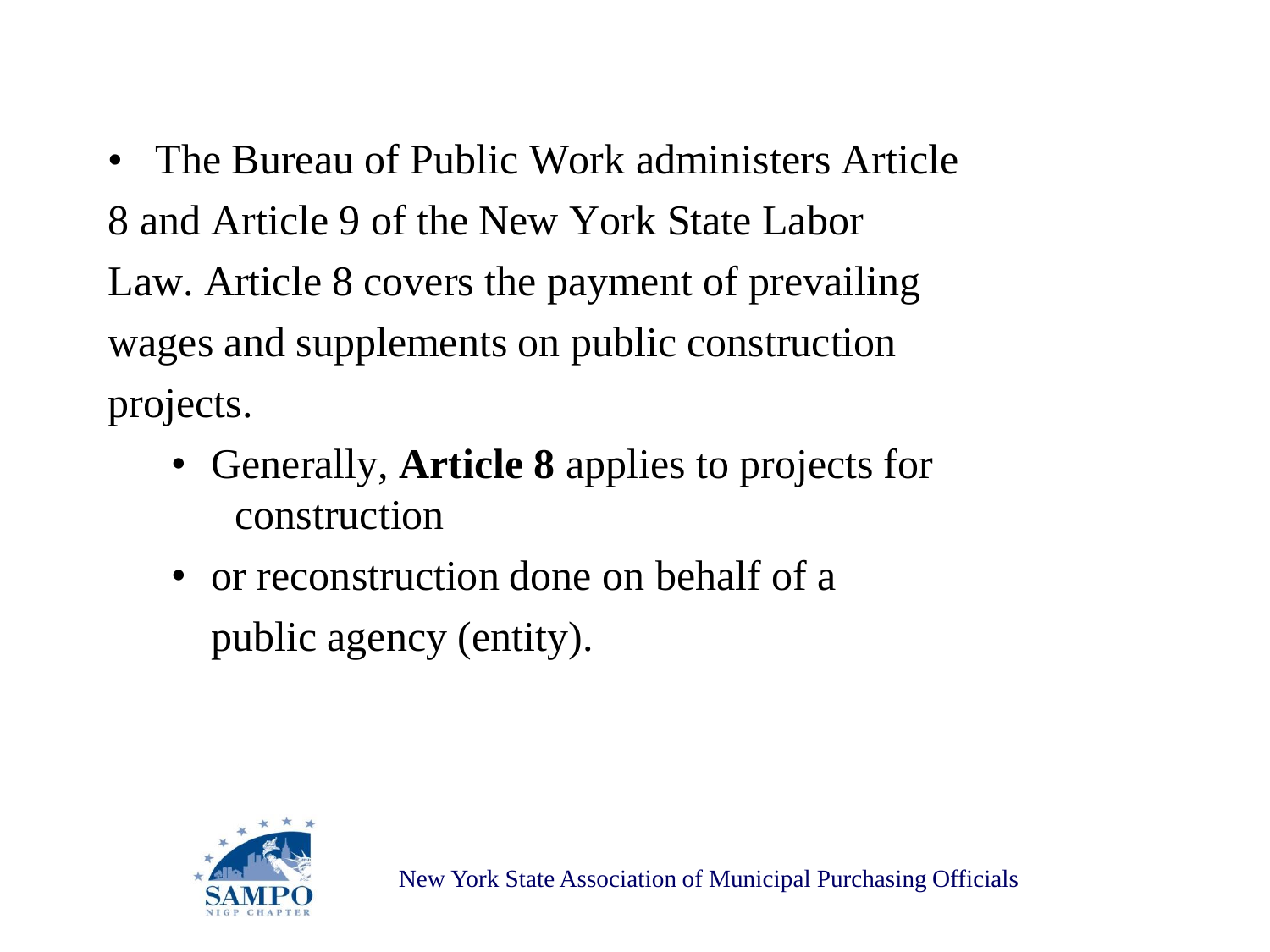- Article 9 applies to building service contracts involving:
- **- the care or maintenance of an** existing building,
- **- the transportation of office furniture** or equipment to or from such a building,
- **- the transportation and delivery of** fossil fuel to such a building, or
- **- for a contractor under a contract with a** public agency for more than \$1,500 to furnish services through the use of building service employees.

![](_page_15_Picture_5.jpeg)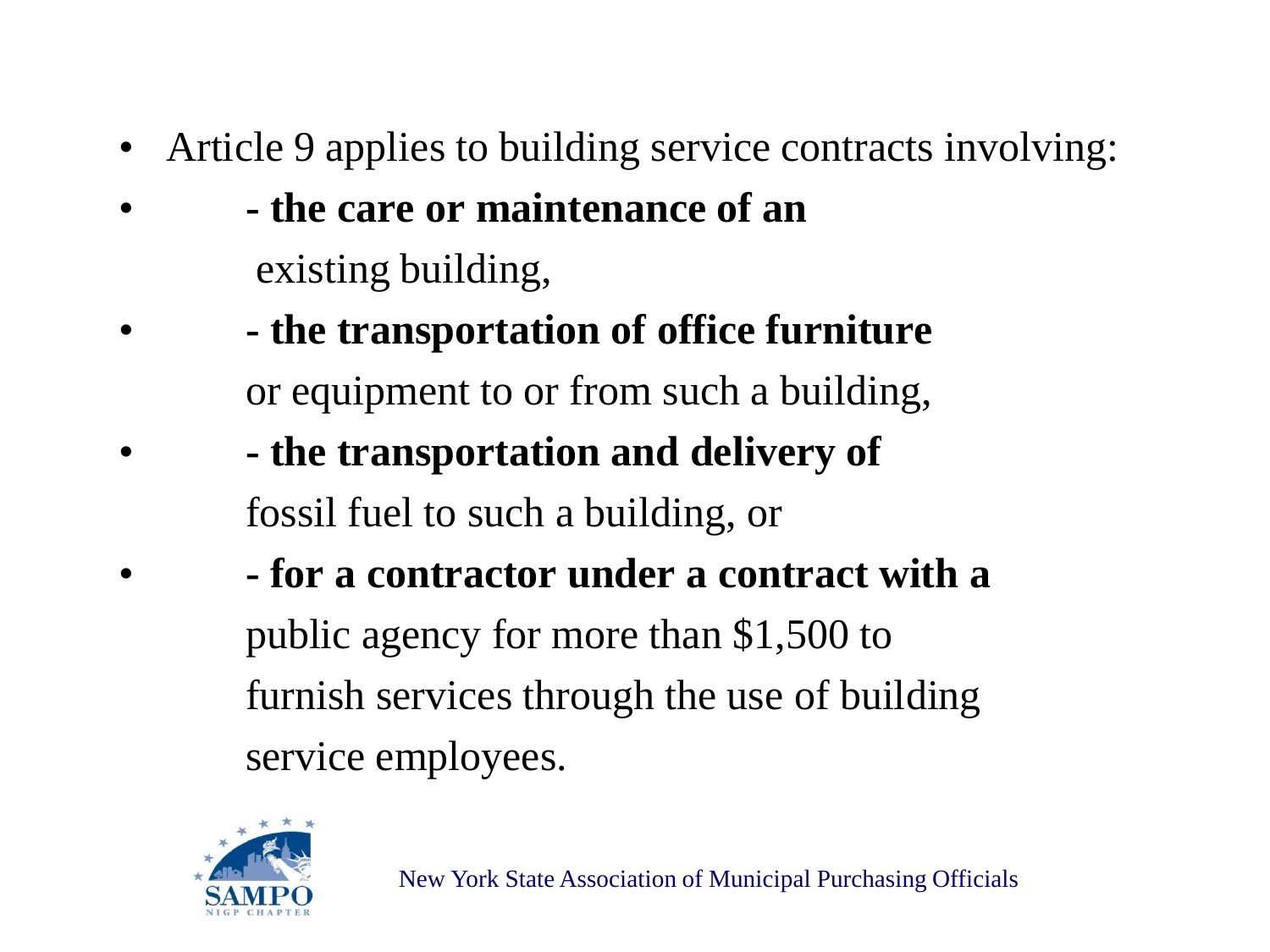- Local Government may now purchase from the following three (3) GSA Contracts **only**:
	- 1. IT Schedule 70
	- 2. 1122 Law Enforcement State Point of Contact (SPOC) has yet to be named by the Governor. The SPOCs are responsible for receiving all orders from the state and local governments and for determining that the items will be used for counter-drug activities.
	- 3. Schedule 84

![](_page_16_Picture_4.jpeg)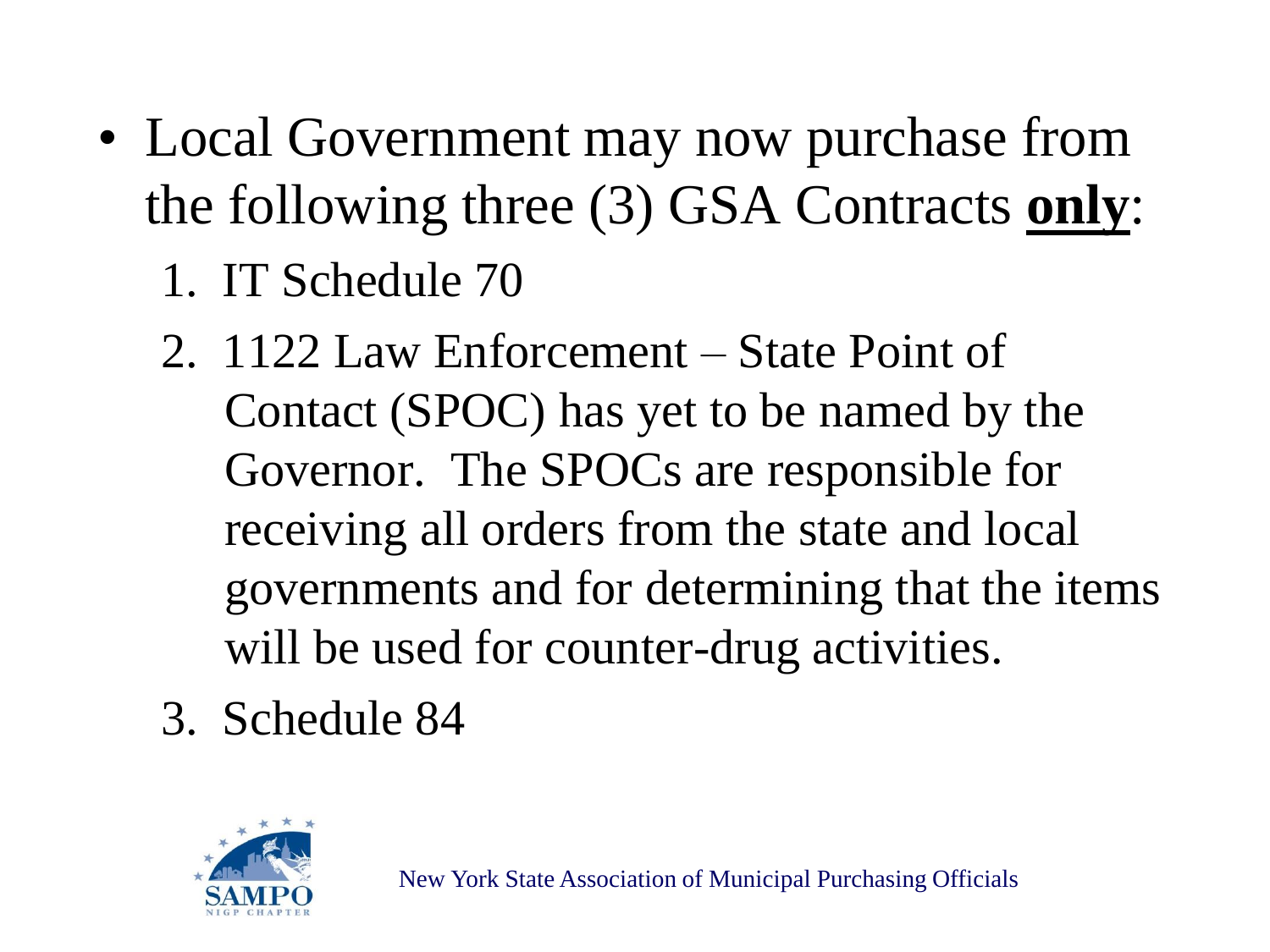#### Additional GSA Information

Chapter 497 of the Laws of 2013 also amended GML 104 (2), as an exception to GML 103, through the use of additional federal programs made available to local governments.

- Section 833 of the John Warner national defense authorization act for fiscal year 2007 which includes products and services to be used to facilitate recovery from major disasters declared by the President under the Robert T. Stafford Disaster Relief and Emergency Assistance Act, or to facilitate recovery from terrorism or nuclear, biological, chemical or radiological attack.
- The Federal Supply Schedule Usage Act of 2010, which includes the use of federal supply schedule to purchase certain goods and services used to "facilitate disaster preparedness or response".

![](_page_17_Picture_4.jpeg)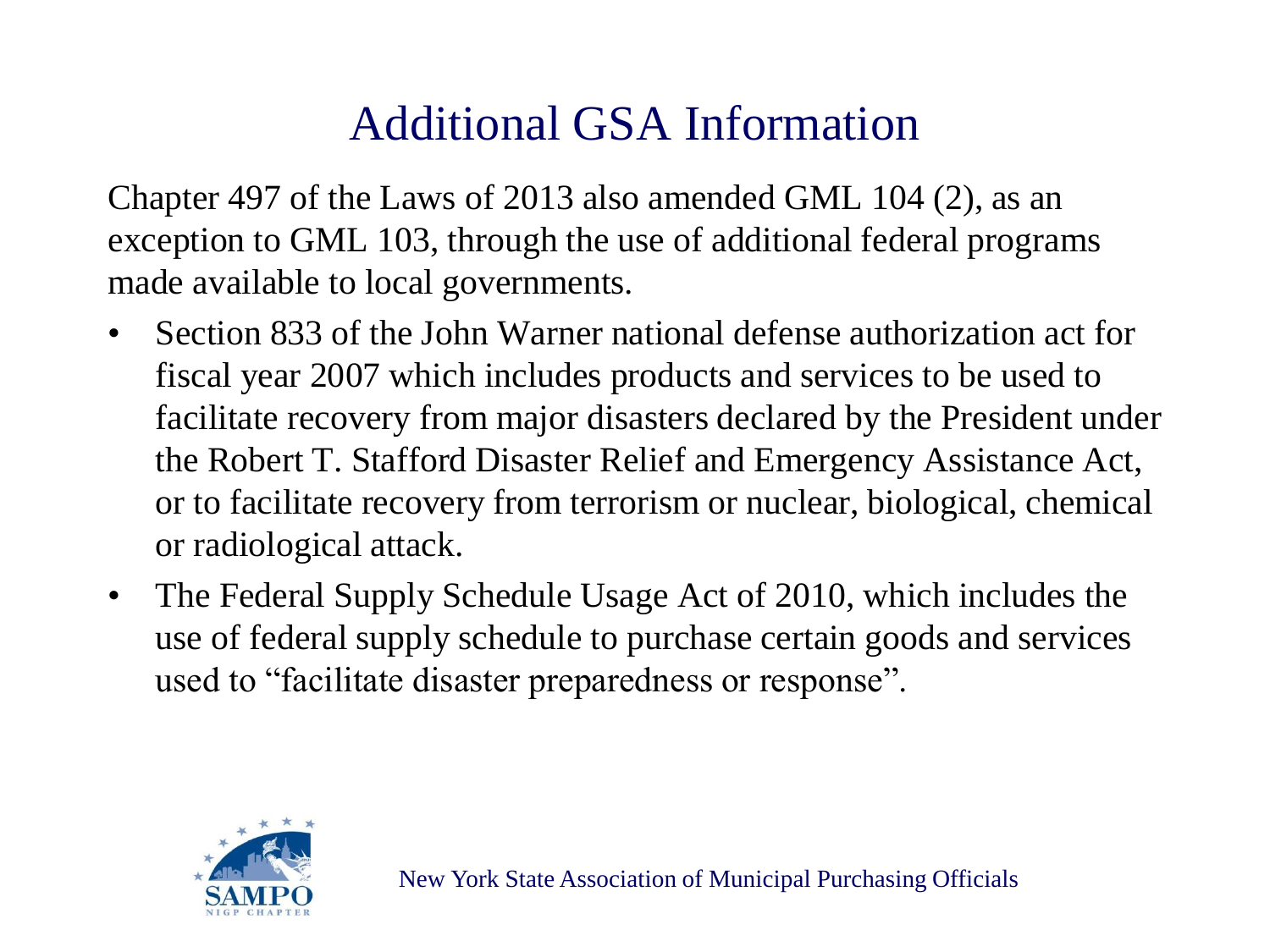#### GML 103-g Iranian energy sector divestment.

- All Bids and RFPs must contain the statement of noninvestment in the Iranian energy sector
- a signed affirmation must be provided by each proposer/bidder.
- Effective April 12, 2012

![](_page_18_Picture_4.jpeg)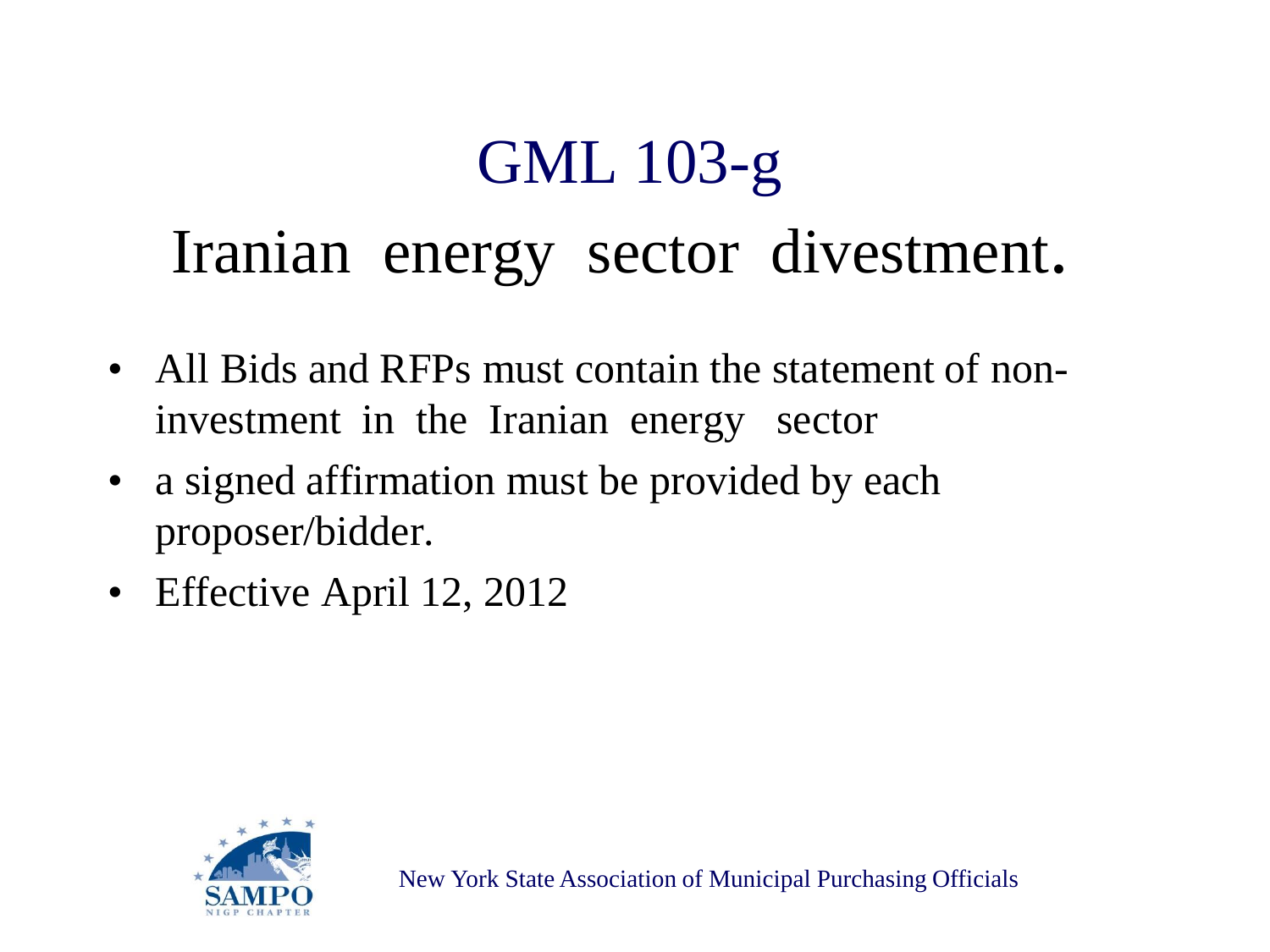#### Best Value

- "Best value" means the basis for awarding contracts for services to the offerer which optimizes quality, cost and efficiency, among responsive and responsible offerers. Such basis shall reflect, wherever possible, objective and quantifiable analysis.
	- Such basis may also identify a quantitative factor for offerers that are small businesses or certified minority- or women-owned business enterprises as defined in subdivisions one, seven, fifteen and twenty of section three hundred ten of the executive law to be used in evaluation of offers for awarding of contracts for services.

State Finance Law, Section 163.1(J)

![](_page_19_Picture_4.jpeg)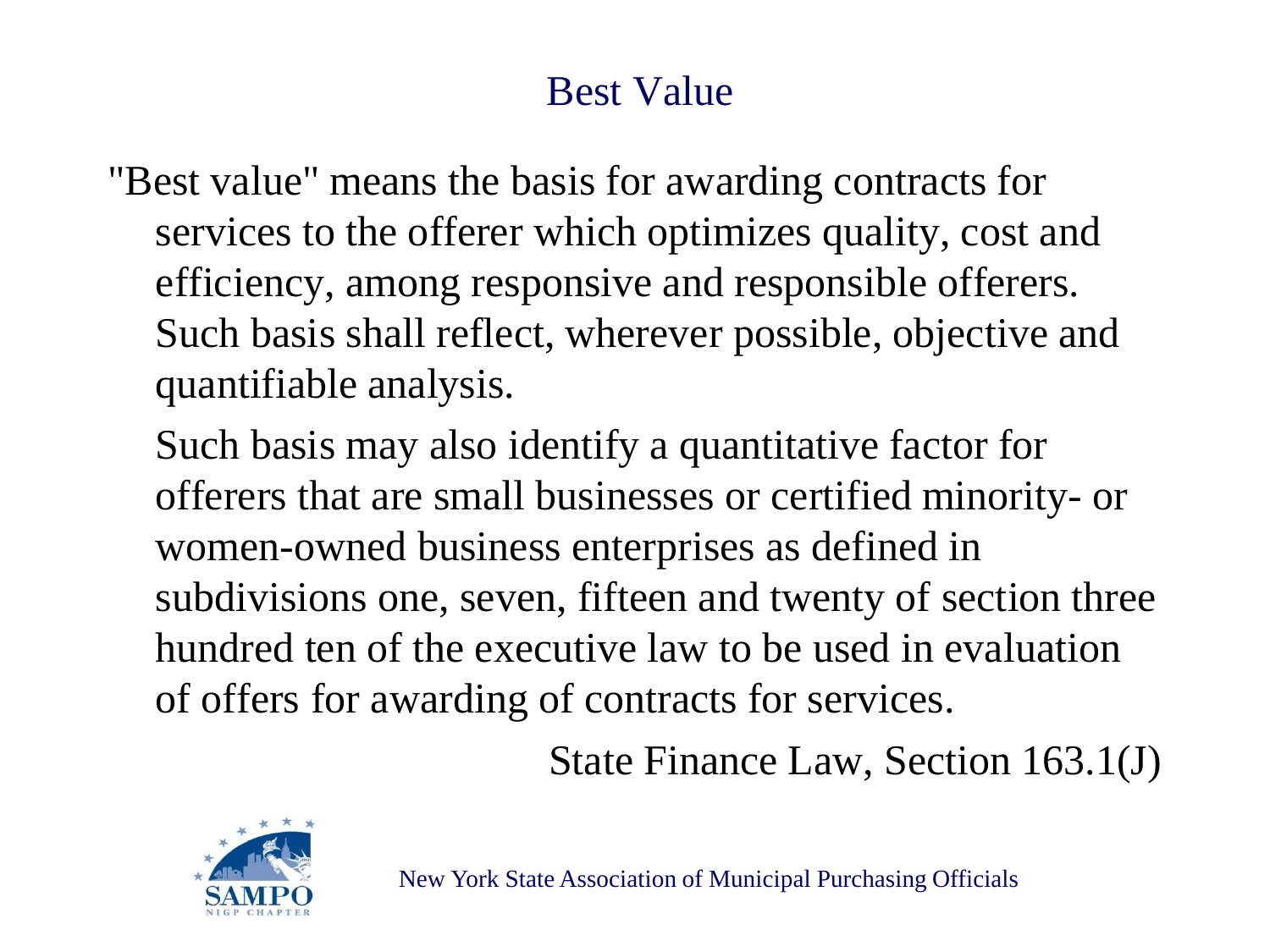#### • Section 103

"to the lowest responsible bidder furnishing the required security after advertisement for sealed bids in the manner provided by this section, provided, however, that purchase contracts (including contracts for service work, but excluding any purchase contracts necessary for the completion of a public works contract pursuant to article eight of the labor law) may be awarded on the basis of best value, as defined in section one hundred sixty-three of the state finance law, to a responsive and responsible bidder or <u>offerer</u> in the <u>manner provided by</u> this section except that in a political subdivision other than a city with a population of one million inhabitants or more or any district, board or agency with jurisdiction exclusively therein the use of best value for awarding a purchase contract or purchase contracts must be authorized by local law or, in the case of a district corporation, school district or board of cooperative educational services, by rule, regulation or resolution adopted at a public meeting."

![](_page_20_Picture_2.jpeg)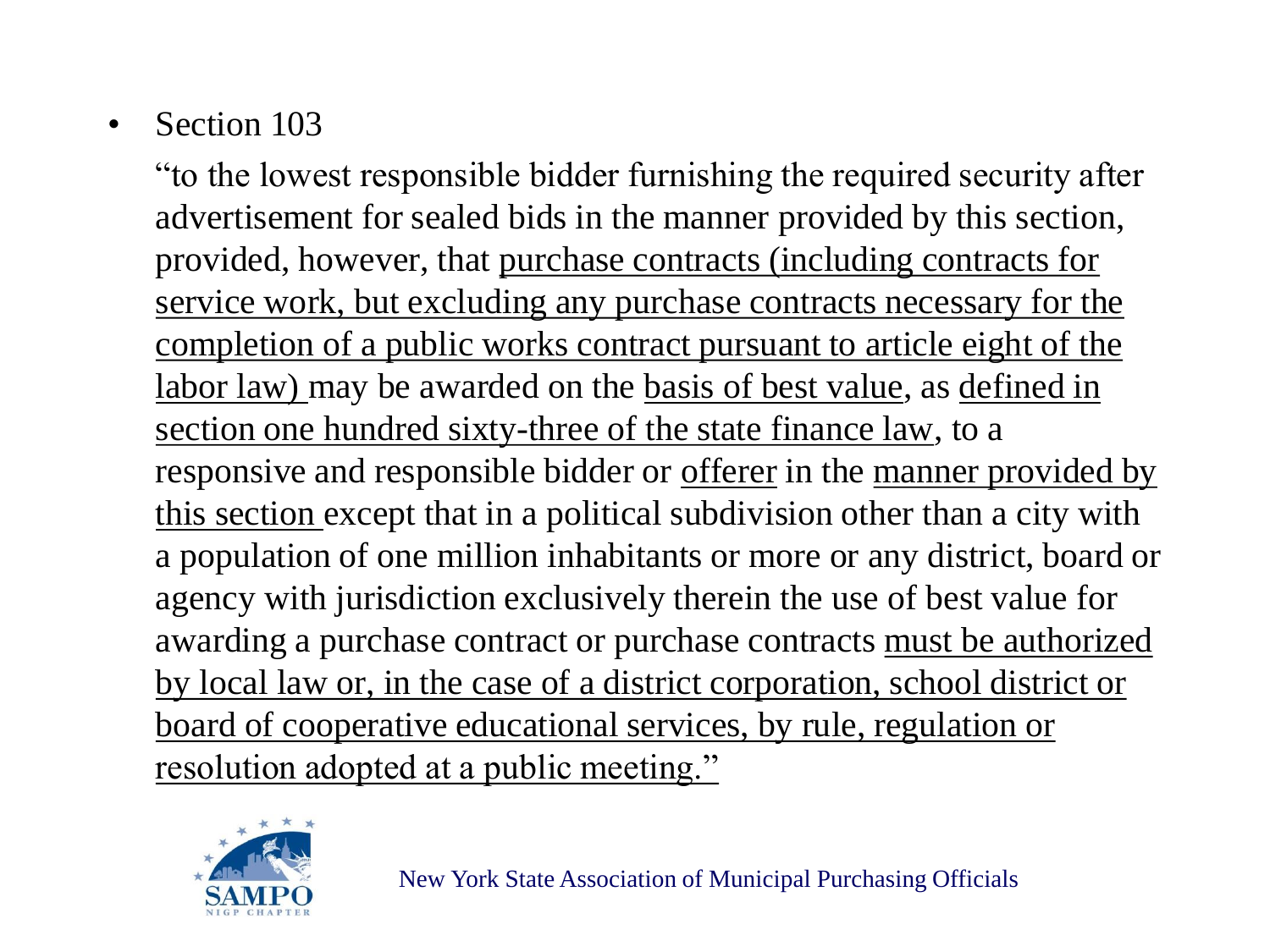#### Cooperative & Piggybacking Contracts

- GML 103 was amended to add a new Section 16 that authorizes the piggybacking of certain contracts
- This will allow the use of contracts issued by all local governments within New York State and other governmental agencies outside of New York State (if the piggybacking language is included in the original bid)
- Limited Guidance has been published by the New York State Office of General Services, however it mainly directs you to contact the Comptroller's Office if you have questions and speak with your own Attorneys.

![](_page_21_Picture_4.jpeg)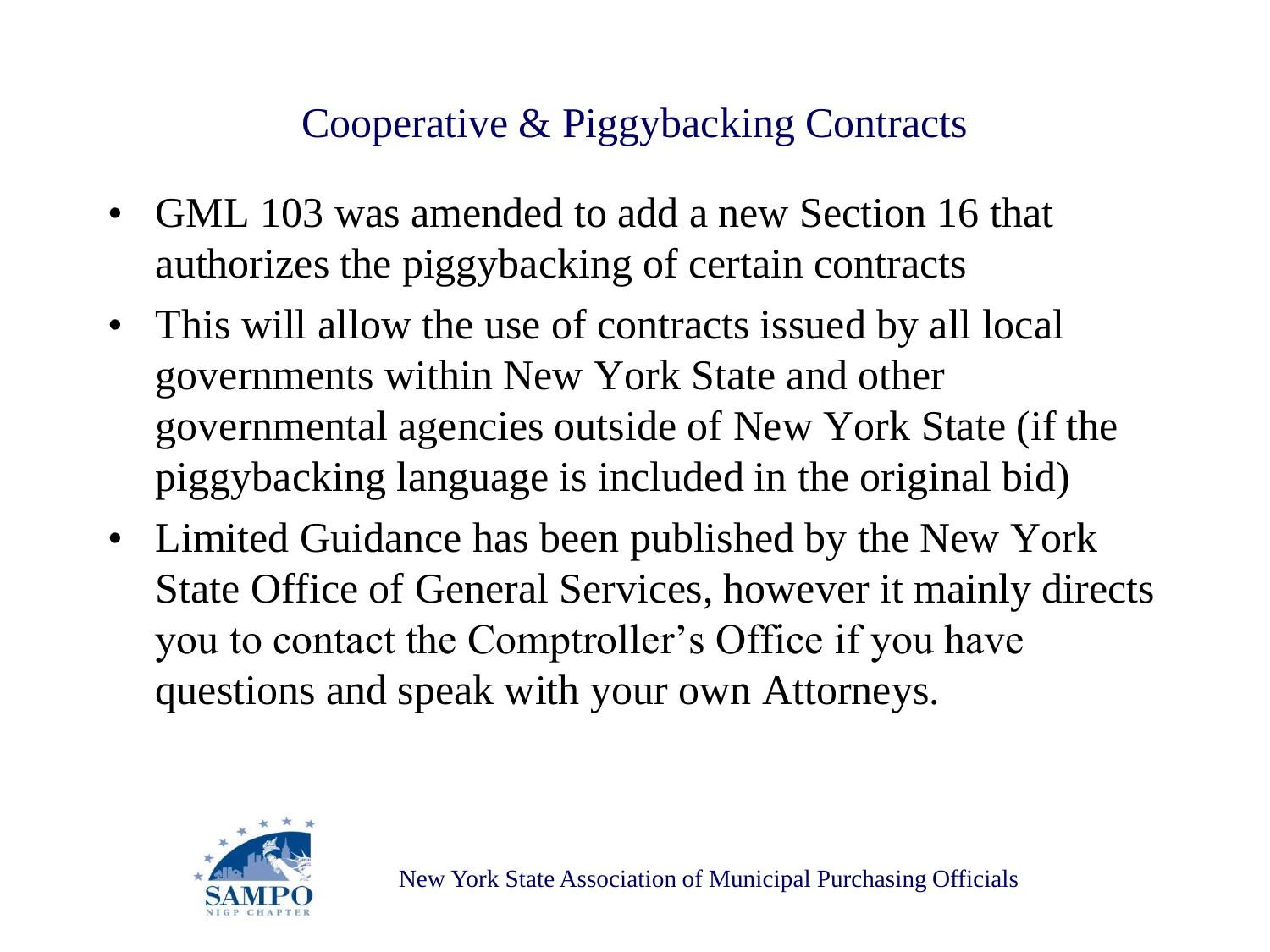What to consider?

- (1) That bids are solicited competitively through a public solicitation process like advertising in official newspapers or websites, etc.
- (2) That bids are sealed to guard against fraud, favoritism or collusion
- (3) That bid specifications must be fair/open and not skewed toward particular vendors, i.e. that the system fosters open competition;
- (4) That the bid goes to the lowest bidder and that there is no process in which other bidders who are not the lowest bidders are "encouraged" to drop their prices for purposes of being awarded the bid.

![](_page_22_Picture_5.jpeg)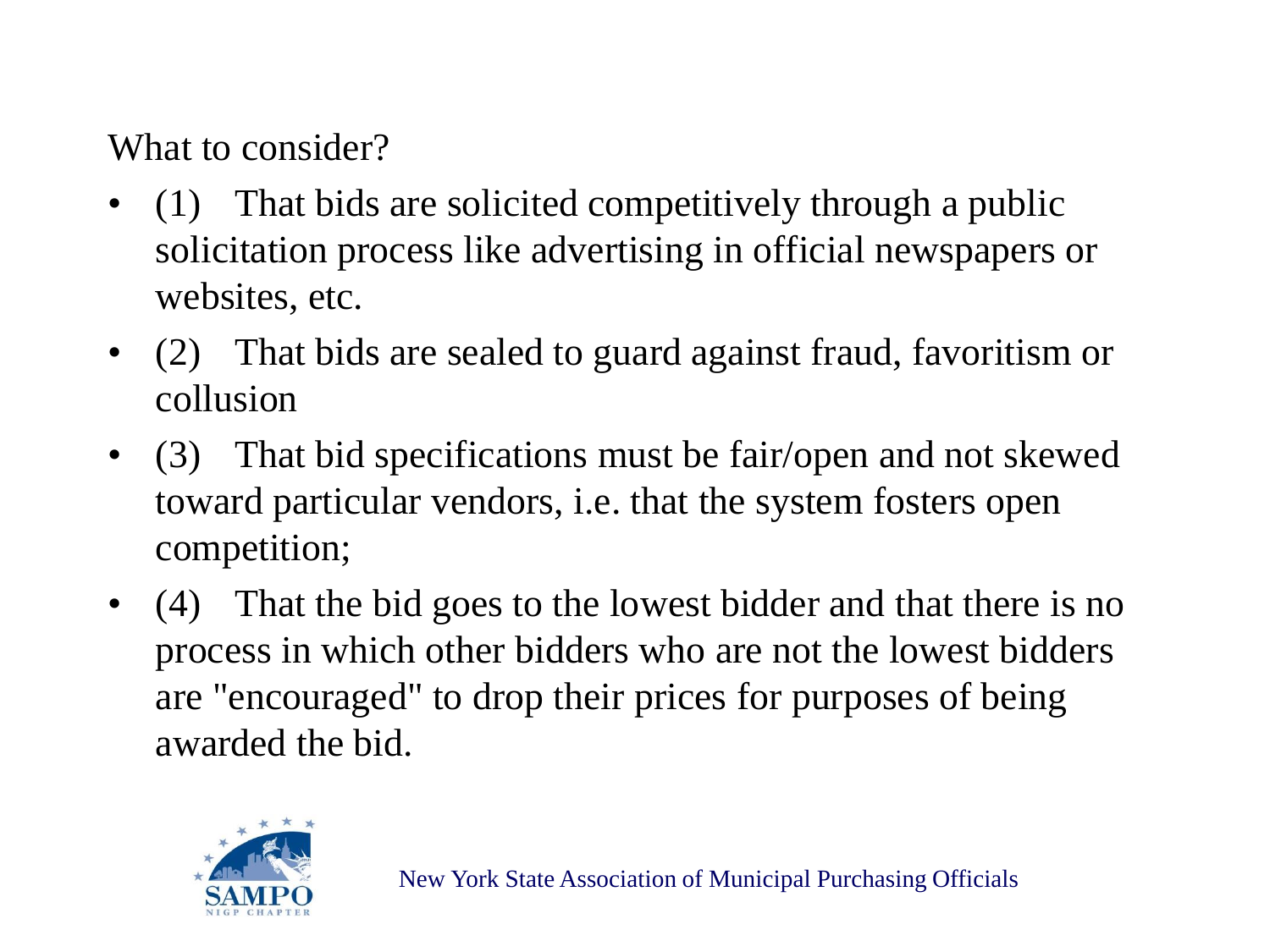What to consider?

- (5) That although GML now allows the use of Federal Contracts (GSA), the federal government has only authorized local governments to use Schedule 70 IT Contracts, Schedule 84 and the GSA Schedules under the 1122 Program for Law Enforcement. For purchases of \$2800 or more you must follow Federal Acquisition Regulations which require competitive pricing among the GSA contractors- which you can do by using eBuy on the GSA site.
- (6) National Cooperative Examples :
	- U.S. Communities
	- National IPA
	- Western States Contracting Alliance
	- National Joint Powers Alliance
	- Plus many more

![](_page_23_Picture_8.jpeg)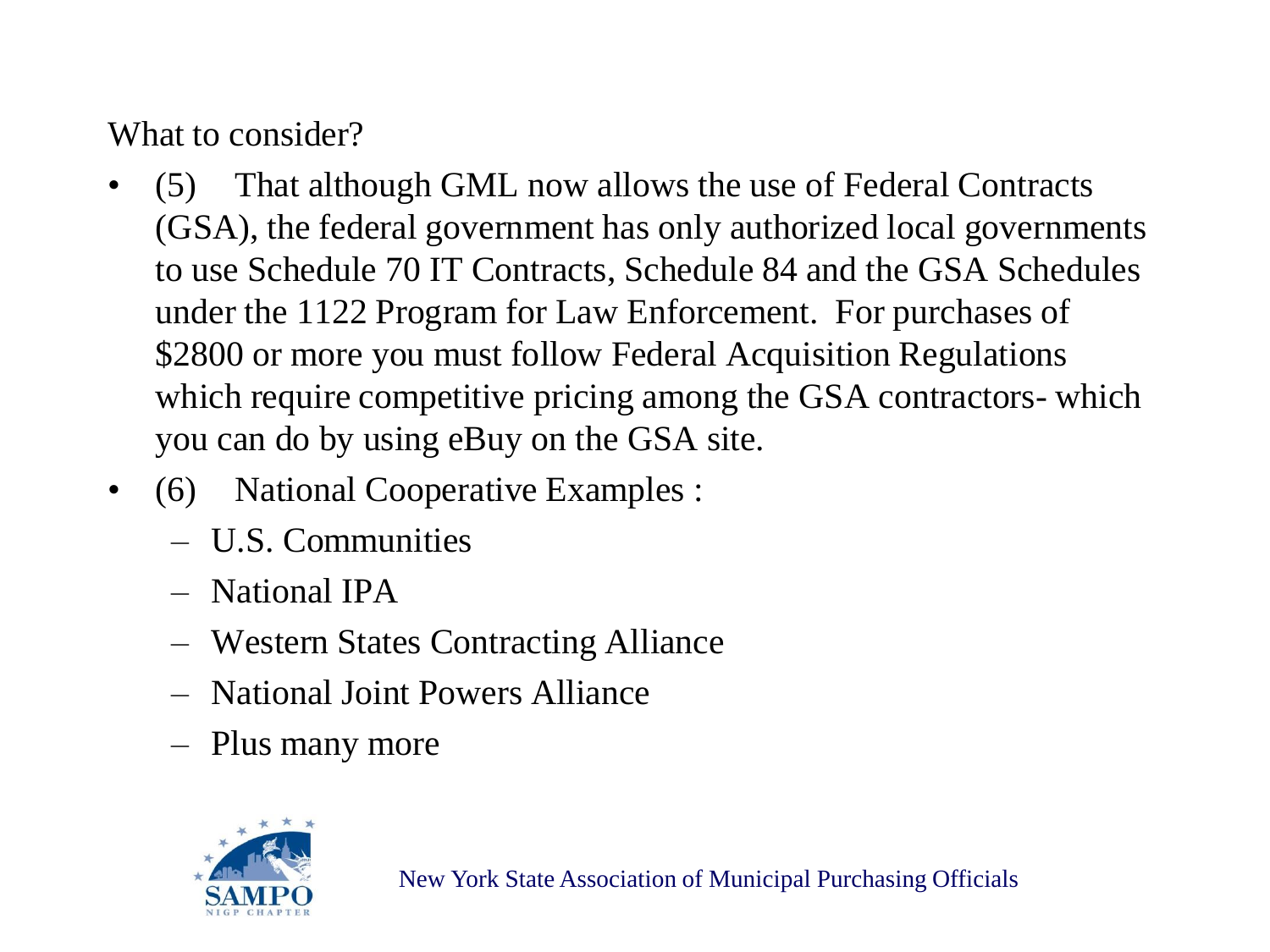• Planning - Take into consideration the entire bidding process from the time the bid request is made until the purchase order or contract is completed. When are the goods or services going to be needed?

![](_page_24_Picture_2.jpeg)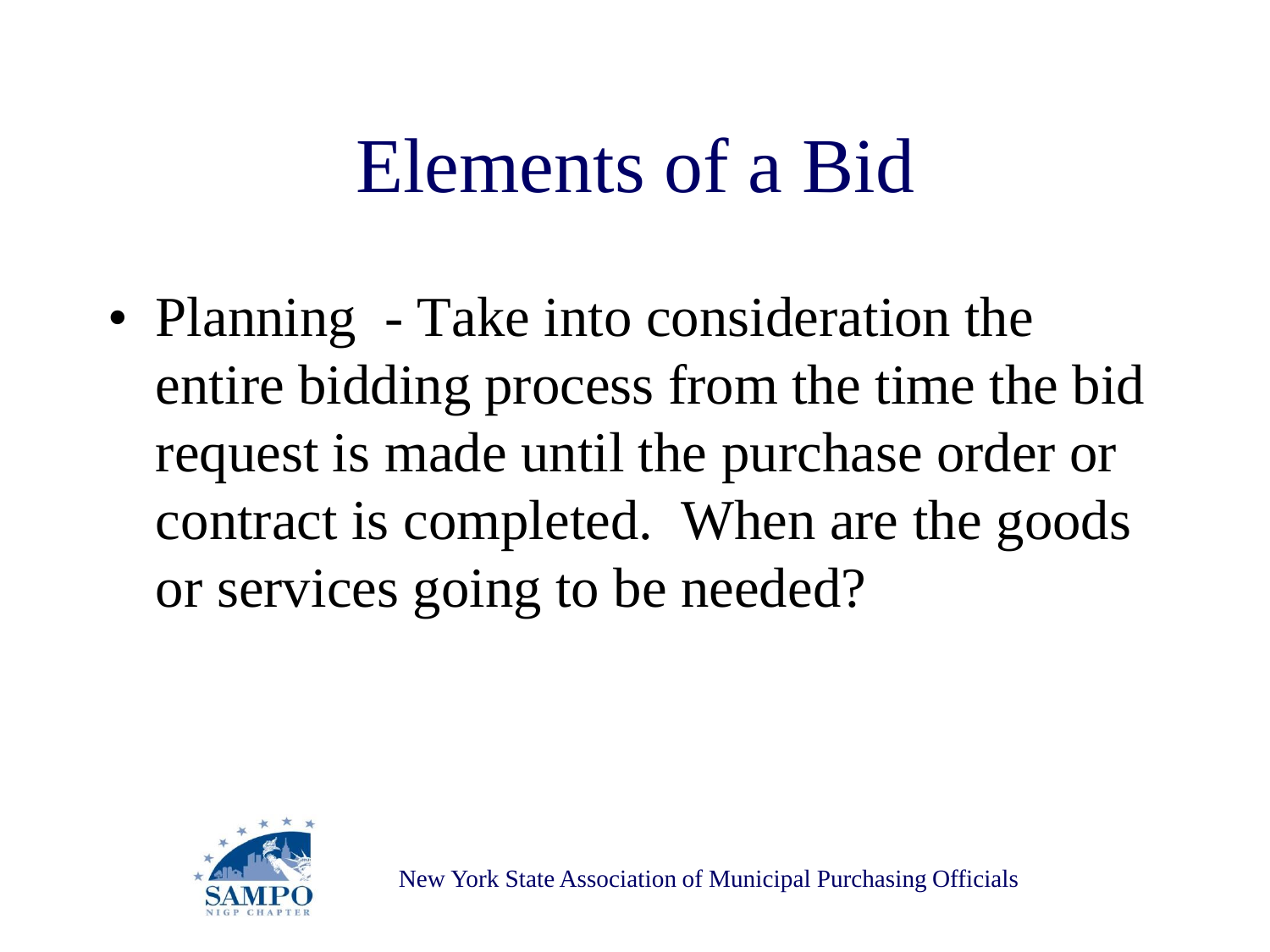- Advertising
	- 5 days minimum notice between publication and bid opening
	- Must be published in official newspaper
- Pre-Bid Conference mandatory?
- Bid Security (Bid security/deposits, performance bonds, labor and material bond, retained percentages.)

![](_page_25_Picture_6.jpeg)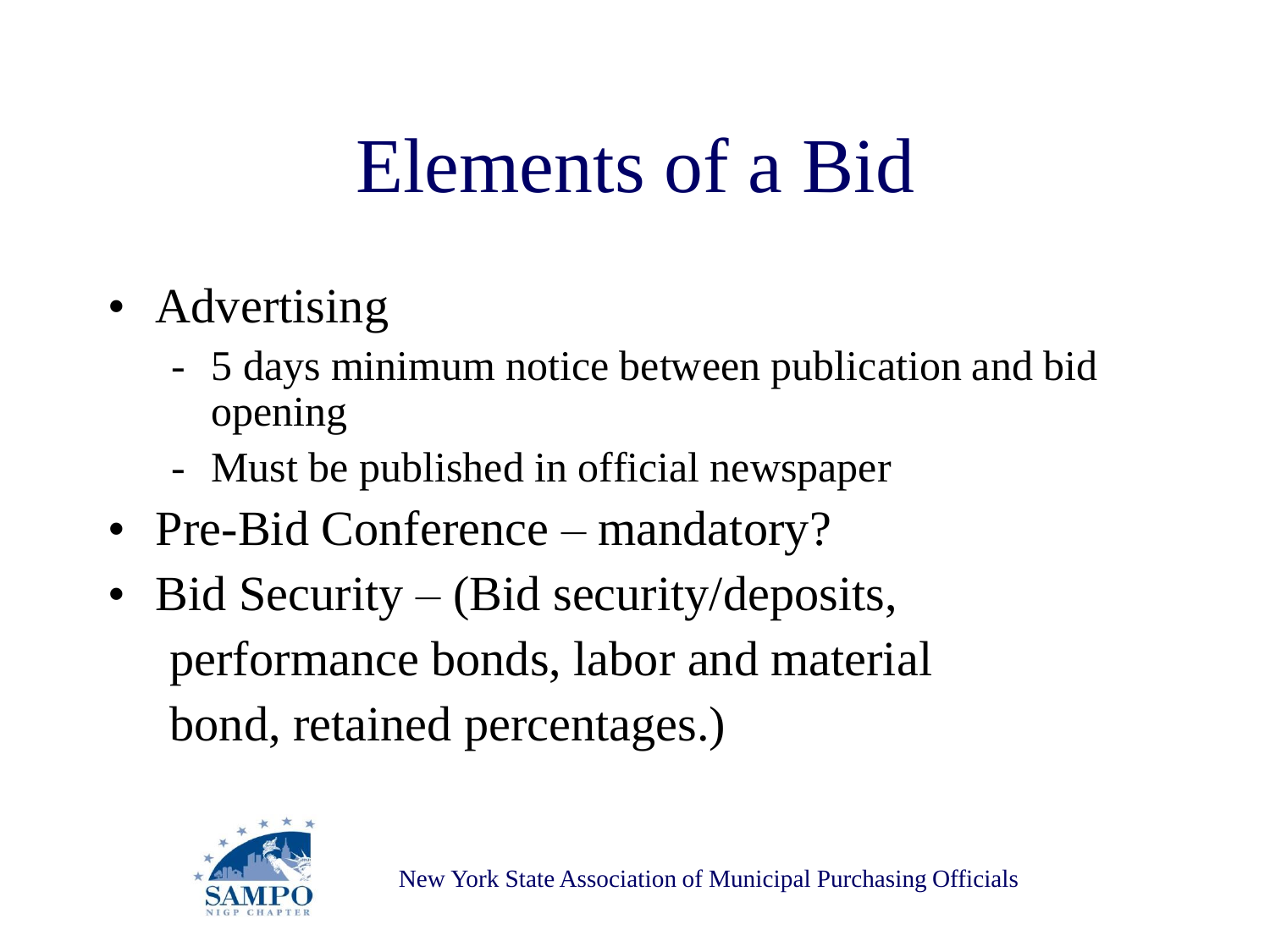- Submission of Bids
- Late Bids

-Not abuse of discretion to refuse bid 1 minute late

-May accept late bid if in best interest of municipality

- Modification and Withdrawal of Bids Clerical mistake & withdrawal
- Only one bid received
- Negotiation

![](_page_26_Picture_8.jpeg)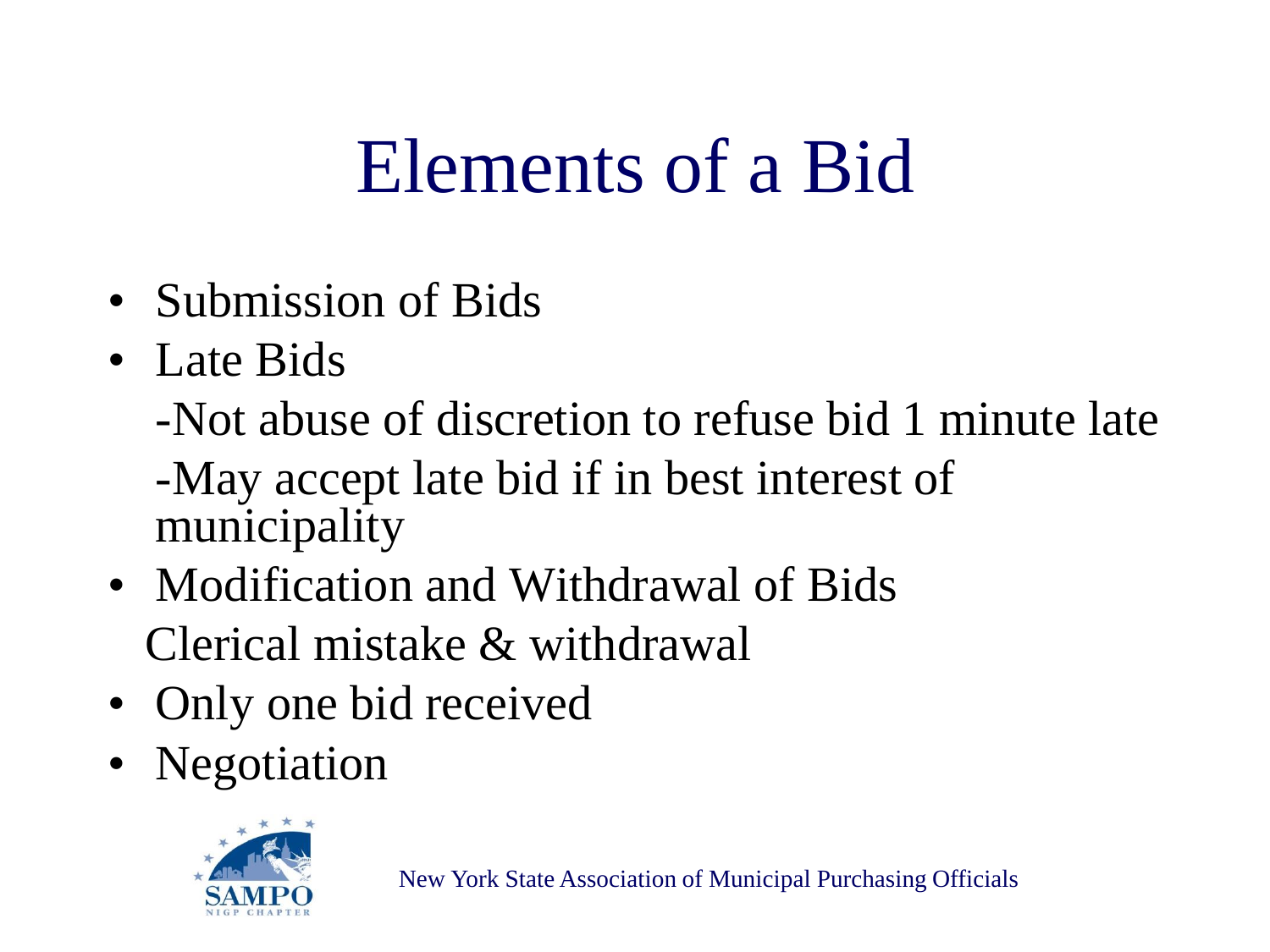- Evaluation (responsive  $\&$  responsible bidder)
- General Terms and Conditions
- Prevailing Wage
- Specifications
- Sources

![](_page_27_Picture_6.jpeg)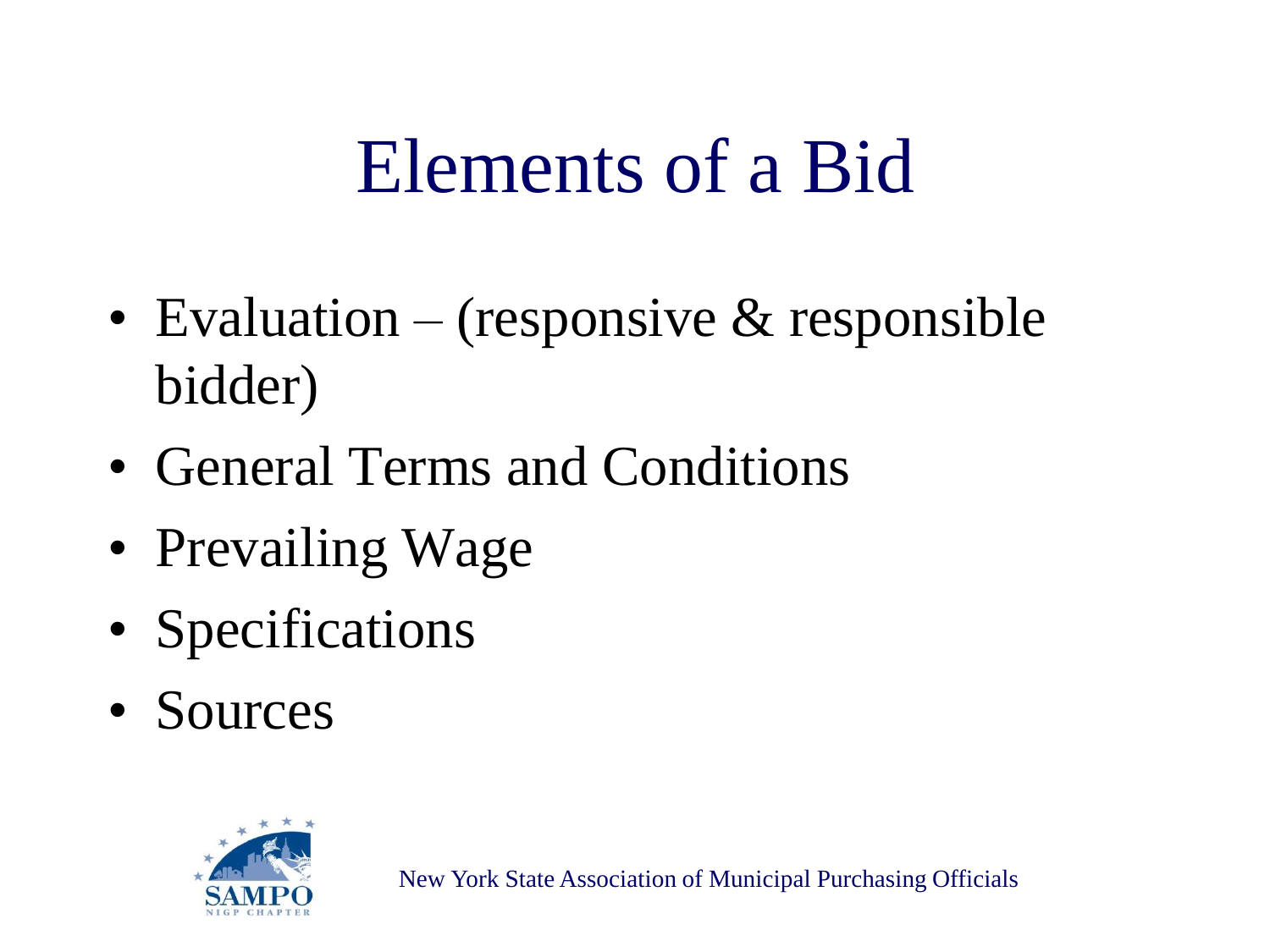# Bid Specifications

- Drafting: must provide common standard, allowing vendors supplying equivalent items/work to compete on an equal basis
- Municipalities have broad discretion to fix reasonable standards and requirements
- Specifications must describe in precise terms the basis upon which the contract will be awarded, state the nature of the goods or services as definitively as practicable, and contain all the information necessary to enable vendors to prepare their bid.

![](_page_28_Picture_4.jpeg)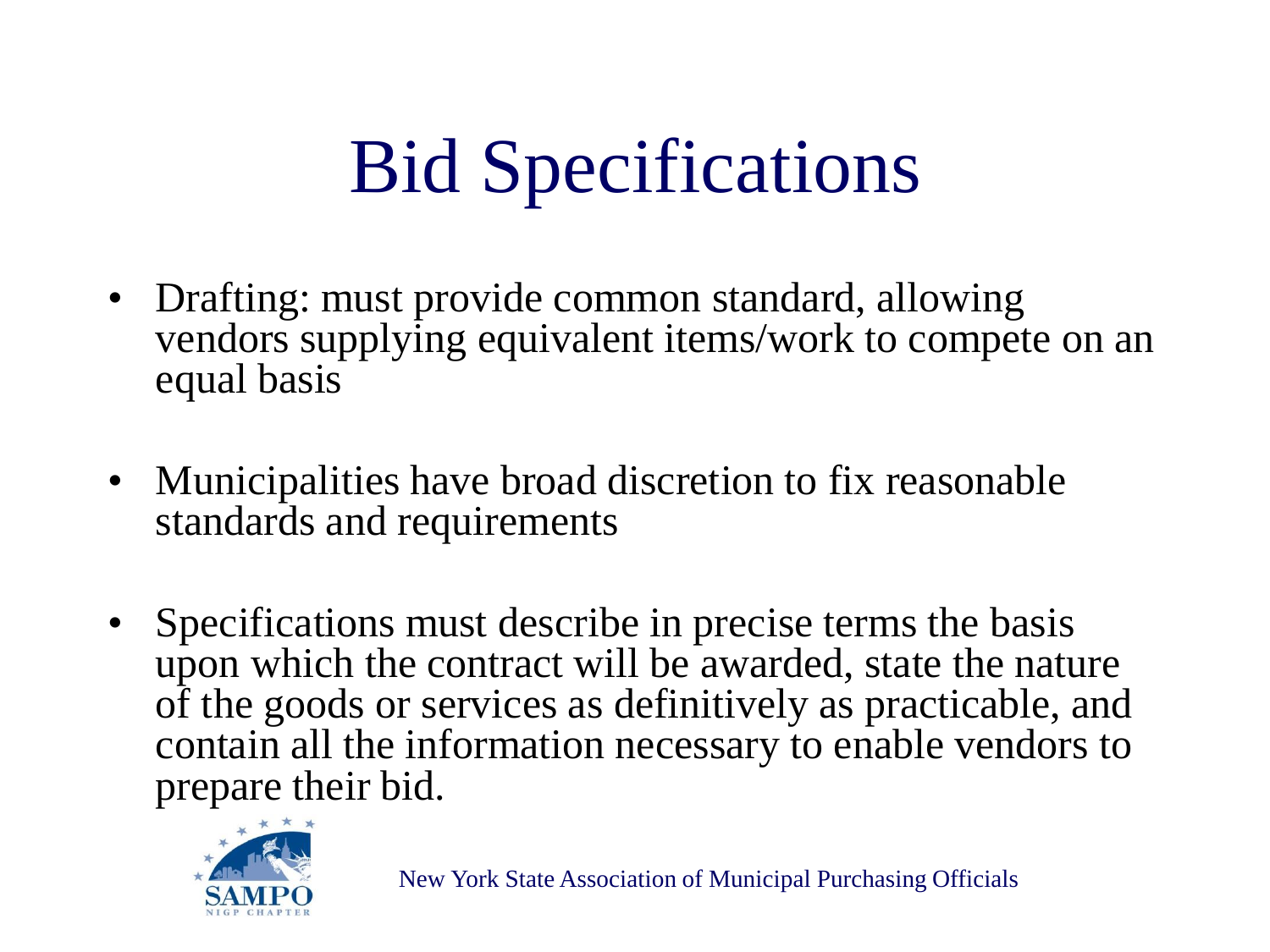# Impermissible Specifications

- Favor award to a particular bidder
	- Unduly restrictive to shut out competition, permit advantage
	- Any specification excluding class of bidder must be rational and essential to public interest
- Vague/indefinite so bidders do not have enough info
- Specific examples:
	- Requiring bidders supplying blacktop to have plant in boundaries of municipality – local preferences

![](_page_29_Picture_7.jpeg)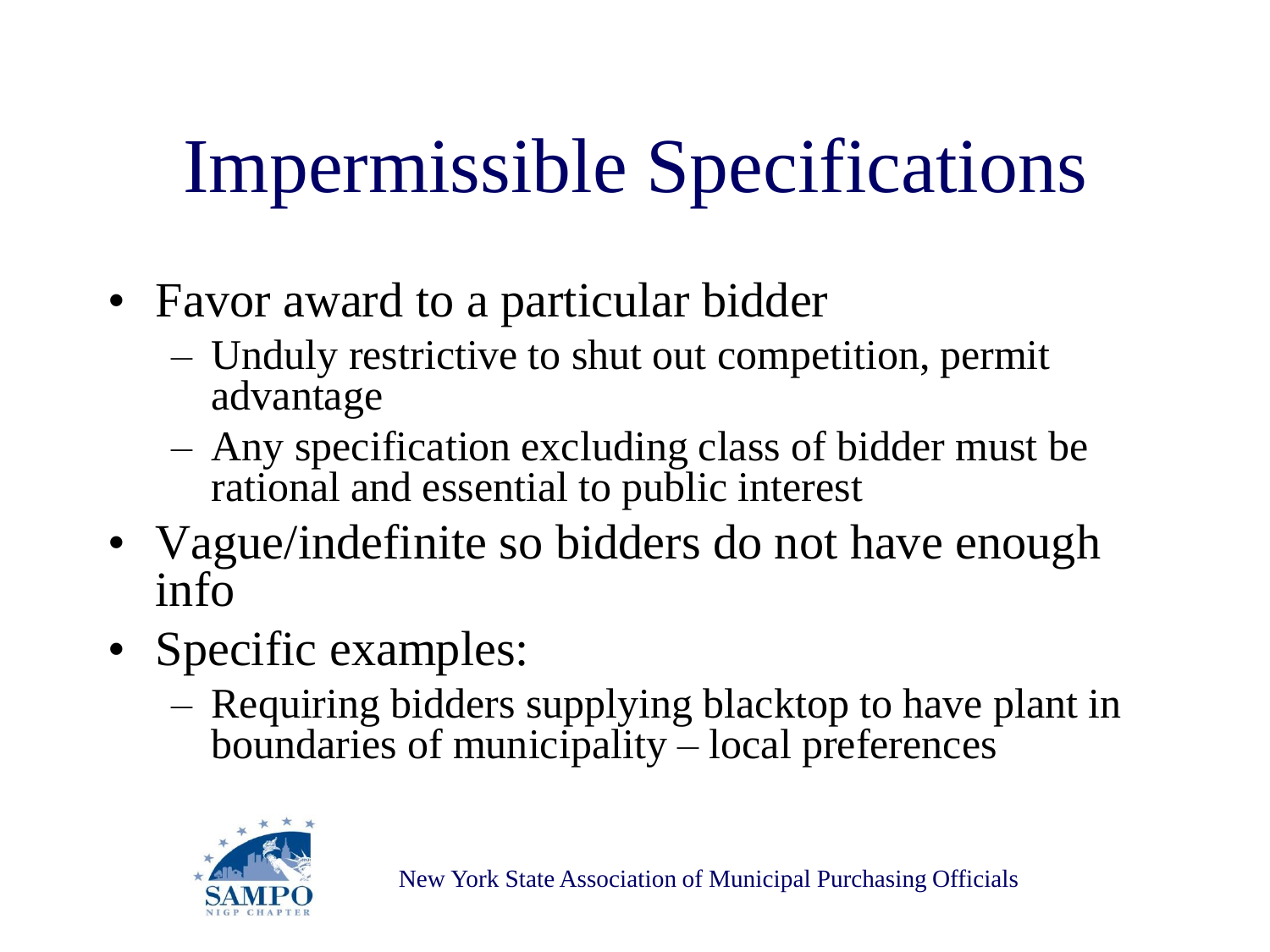Award to lowest **responsive**, **responsible** bidder after advertisement for sealed bids

- **Responsive** (BID): complies in all material respects with terms, conditions, and specifications of the bid documents
- **Responsible** (BIDDER): must demonstrate the ability to perform successfully under the terms of the proposed contract, taking into account technical and financial capability, and previous work history

![](_page_30_Picture_3.jpeg)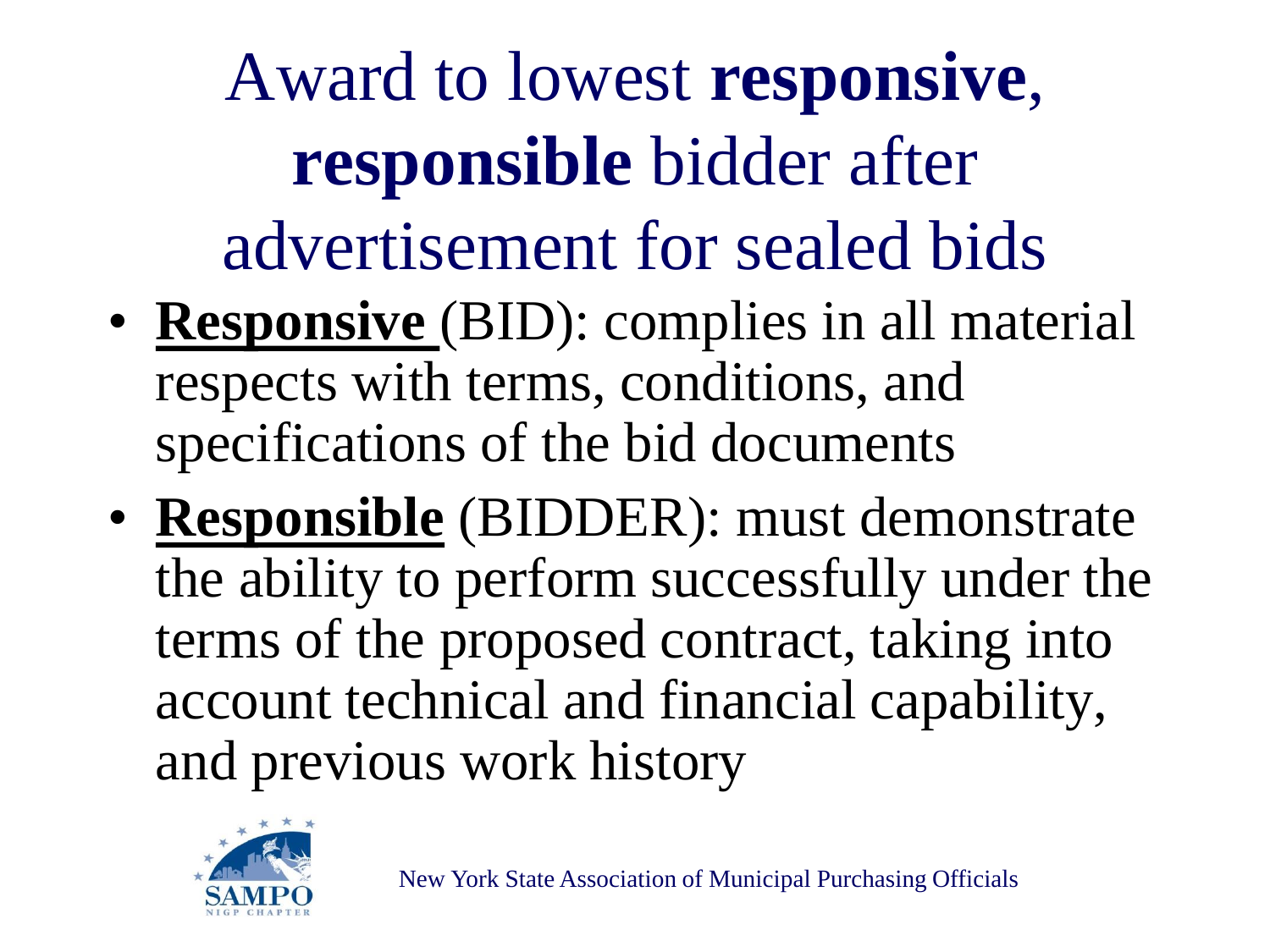## Awarding Contract

- Bid is an offer, binding until withdrawn, rejected or accepted for 45 days (you can ask that the vendor to hold offer longer)
- Lowest bid does not = entitlement to award
- Contract award creates binding contract per specifications; not the bid received

![](_page_31_Picture_4.jpeg)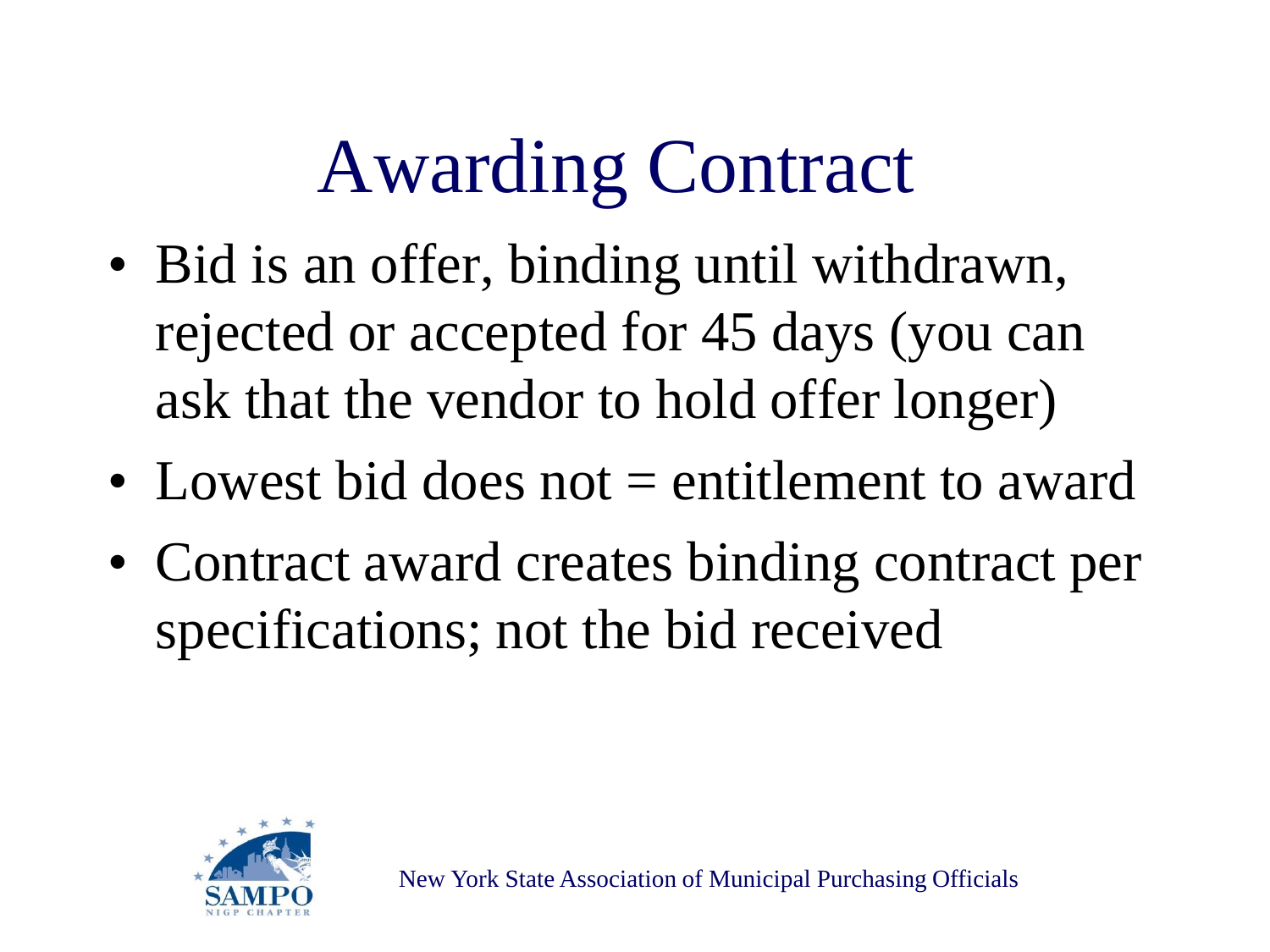- Late bid
- Identical Bids?
	- May award to either, or draw lots
- Sole bidder?
	- No prohibition on accepting lone bid
	- Could reject to further purposes of competitive bidding

![](_page_32_Picture_7.jpeg)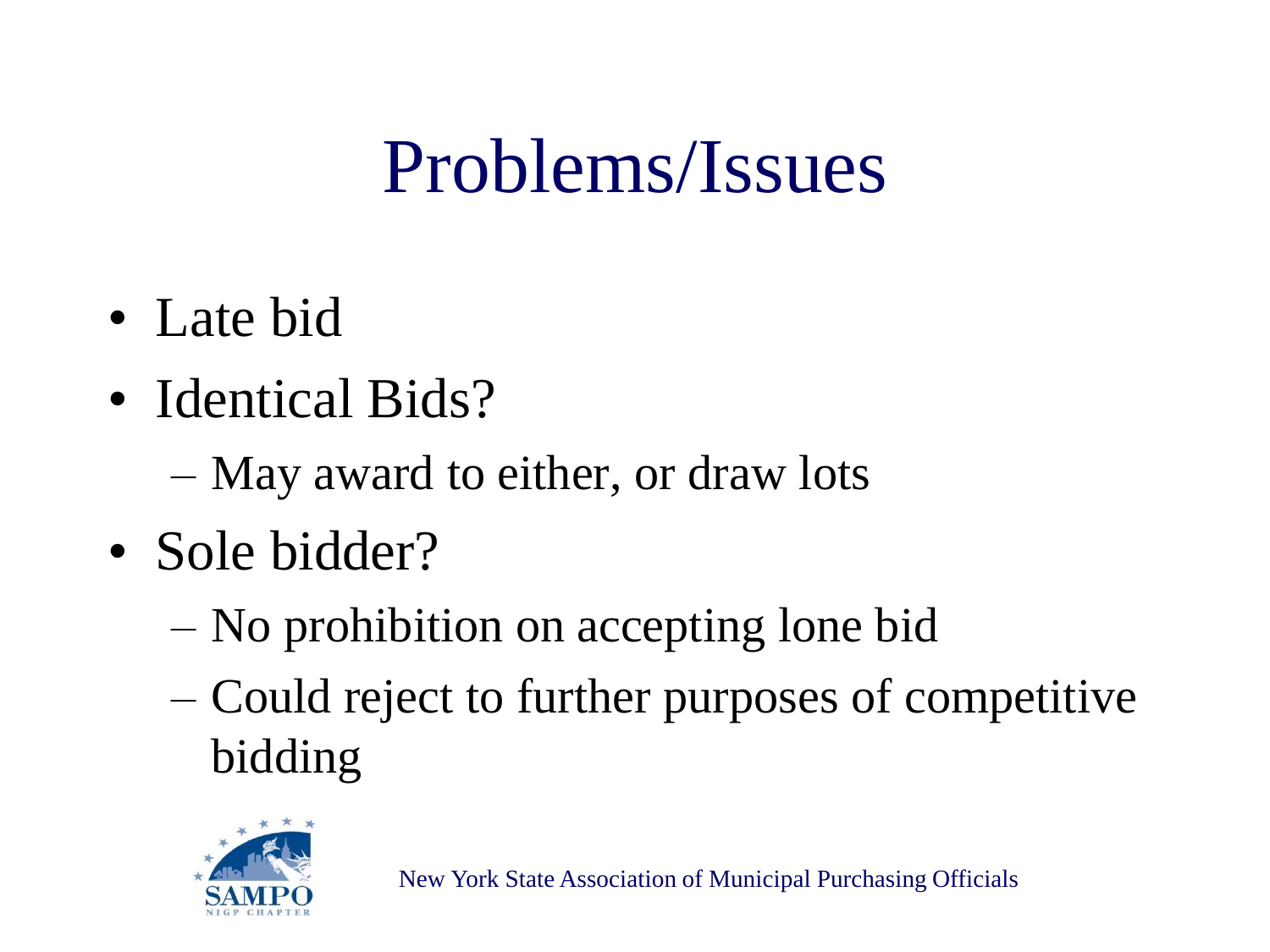- Post-bid modifications or negotiations
	- Bidder may not modify bid in any way that may give bidder a substantial advantage or benefit not enjoyed by other bidders
	- Bidder may not materially amend bid, even if to conform with original specs
	- May negotiate with lowest responsible bidder to gain cost concessions if there is no favoritism, fraud or corruption, the public interest is advanced and there is no material departure from the original specifications. NO coercion or threats permitted.

![](_page_33_Picture_5.jpeg)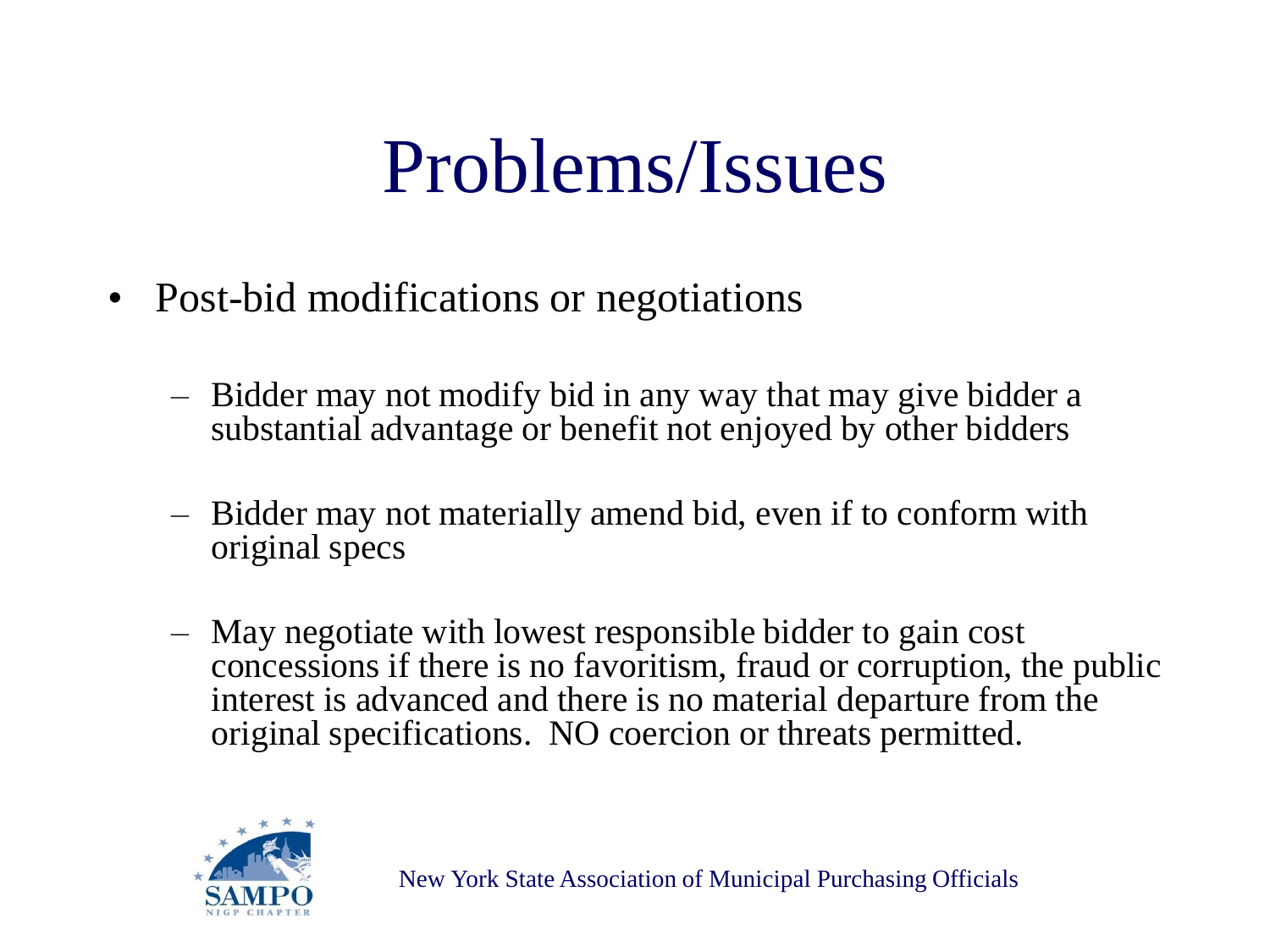- Rejecting low bidder
	- Non-responsive bid:
		- may waive minor technical non-compliance if in best interest of municipality
		- must reject if material non-compliance with bid specs because creates unfair advantage

![](_page_34_Picture_5.jpeg)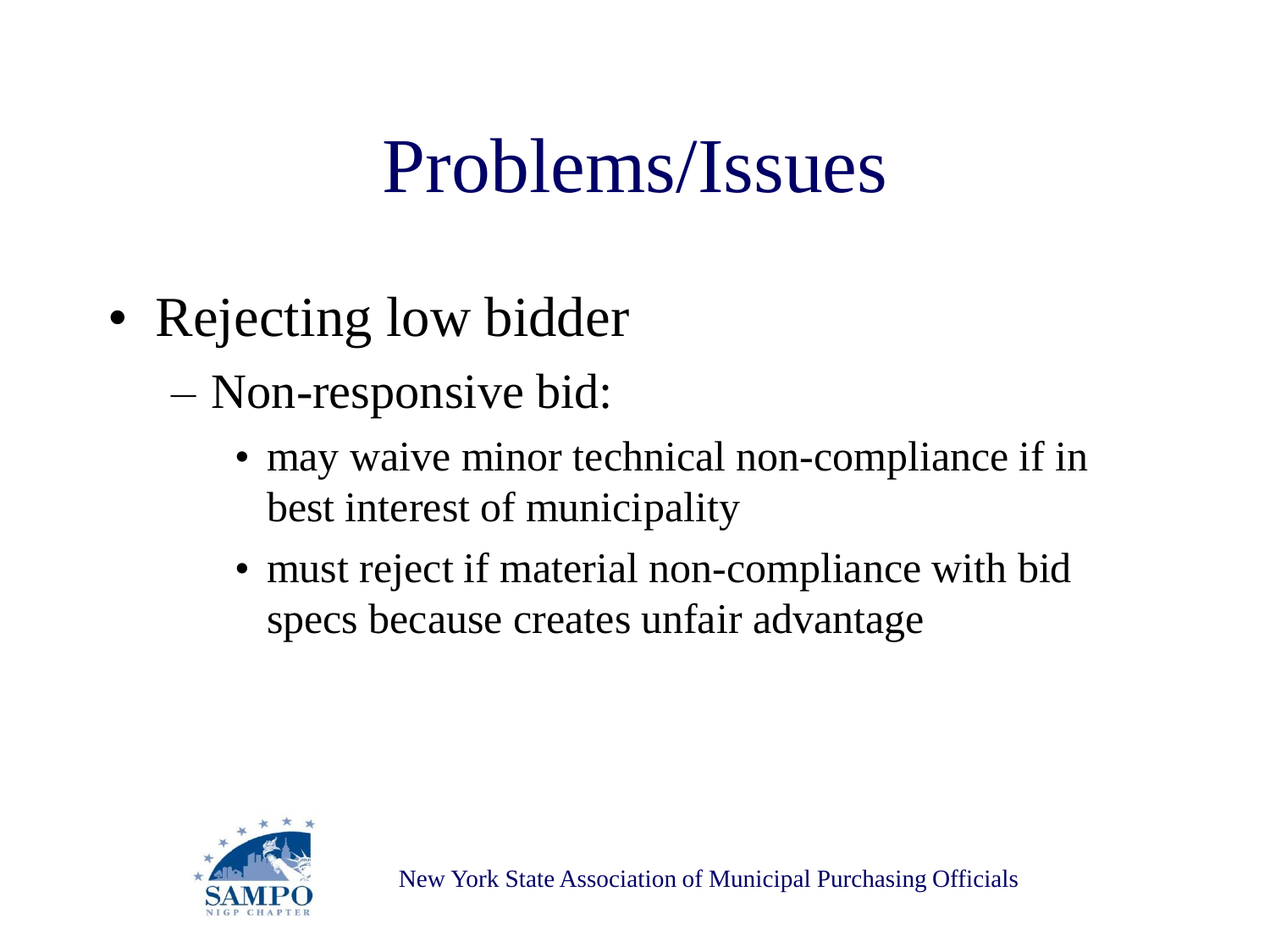- Non-responsible bidder:
	- Responsibility is an elastic word encompassing financial ability to complete contract, accountability, reliability, skill, sufficiency of capital resources, judgment, integrity and moral worth
	- Question of fact decided on case-by-case basis; courts generally will not substitute its judgment for that of local officials applying criteria
	- Finding of non-responsibility does not authorize awarding body to prospectively debar or suspend contractors from future contracts

![](_page_35_Picture_5.jpeg)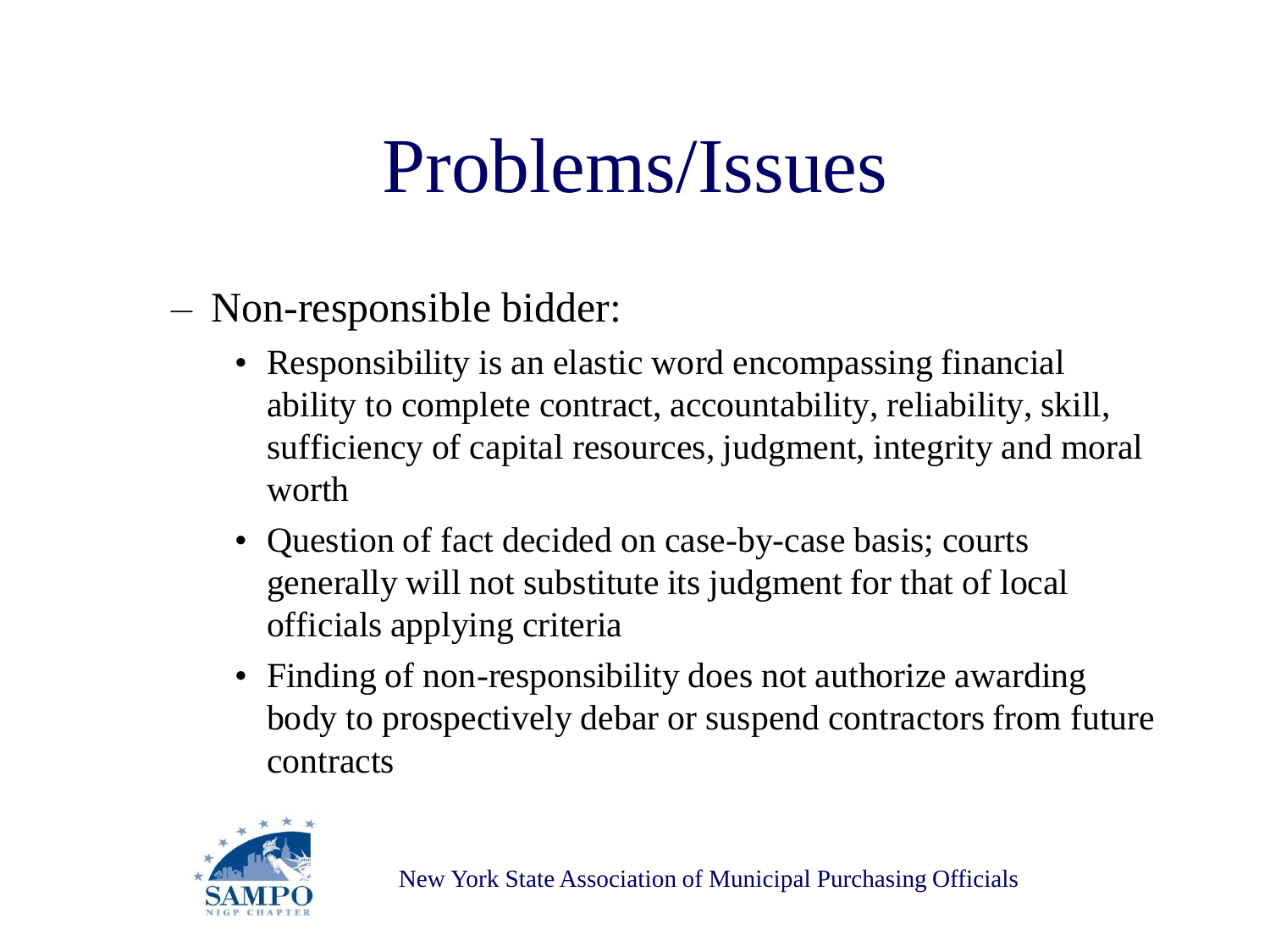- Bid Mistake and Withdrawal
	- May withdraw after showing that mistake was known or made known to municipality before contract awarded or three days after bid opened, whichever is sooner
	- Price bidding error of such magnitude that enforcement would be unconscionable
	- Mistake proven to be clerical rather than judgmental error
	- Unintentional math error or omission of substantial quantity of work, labor, materials, goods or services
	- Error made in compiling bid and can be shown by reviewing documents

![](_page_36_Picture_7.jpeg)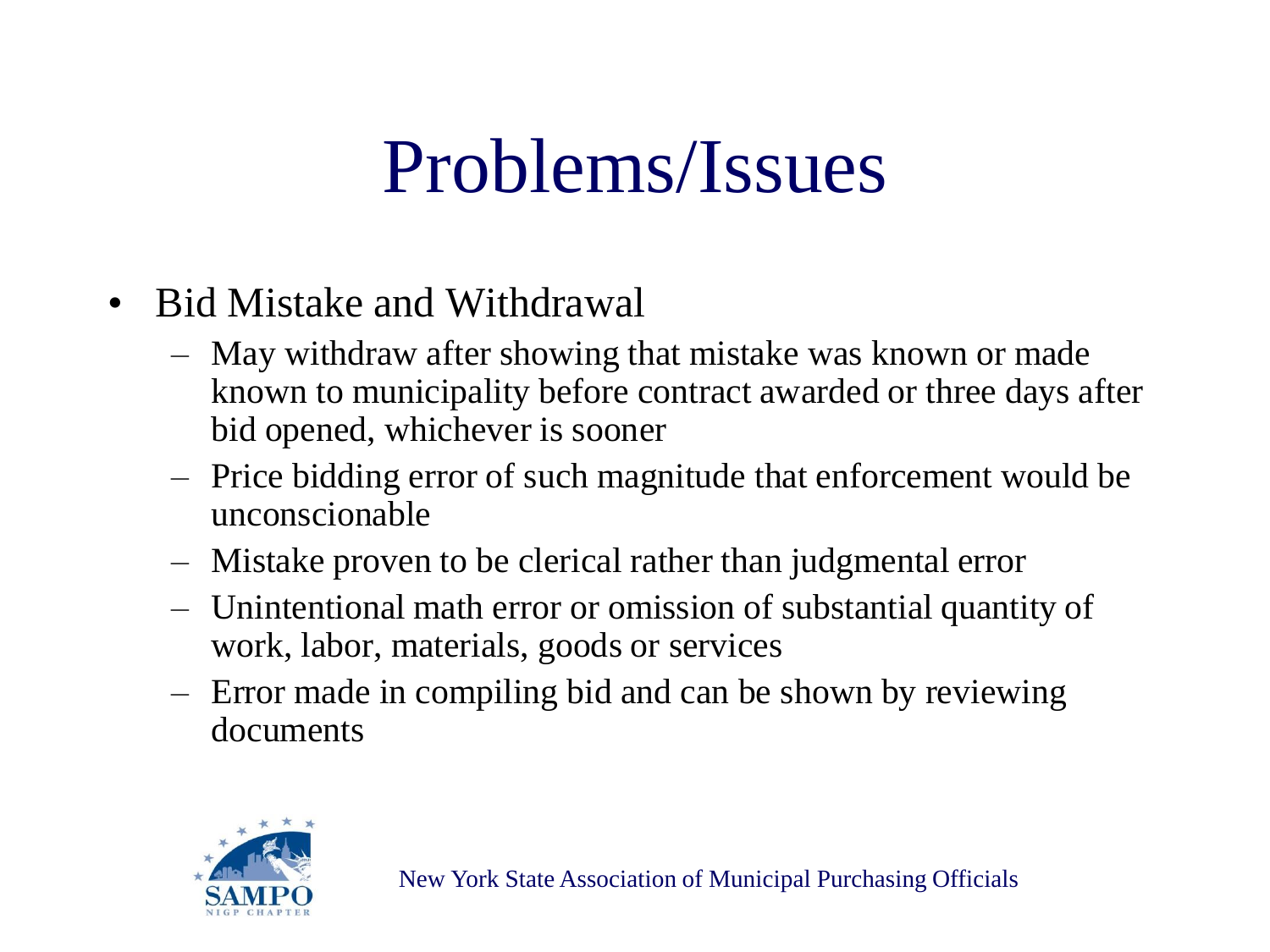- Rejection and re-advertisement with a rational basis, cannot be arbitrary and capricious
	- Protect integrity of bidding process
	- Original specifications were ambiguous/misleading or essential information omitted
	- Plans/specifications have changed
	- Potential lower contract prices for second round of bidding

![](_page_37_Picture_6.jpeg)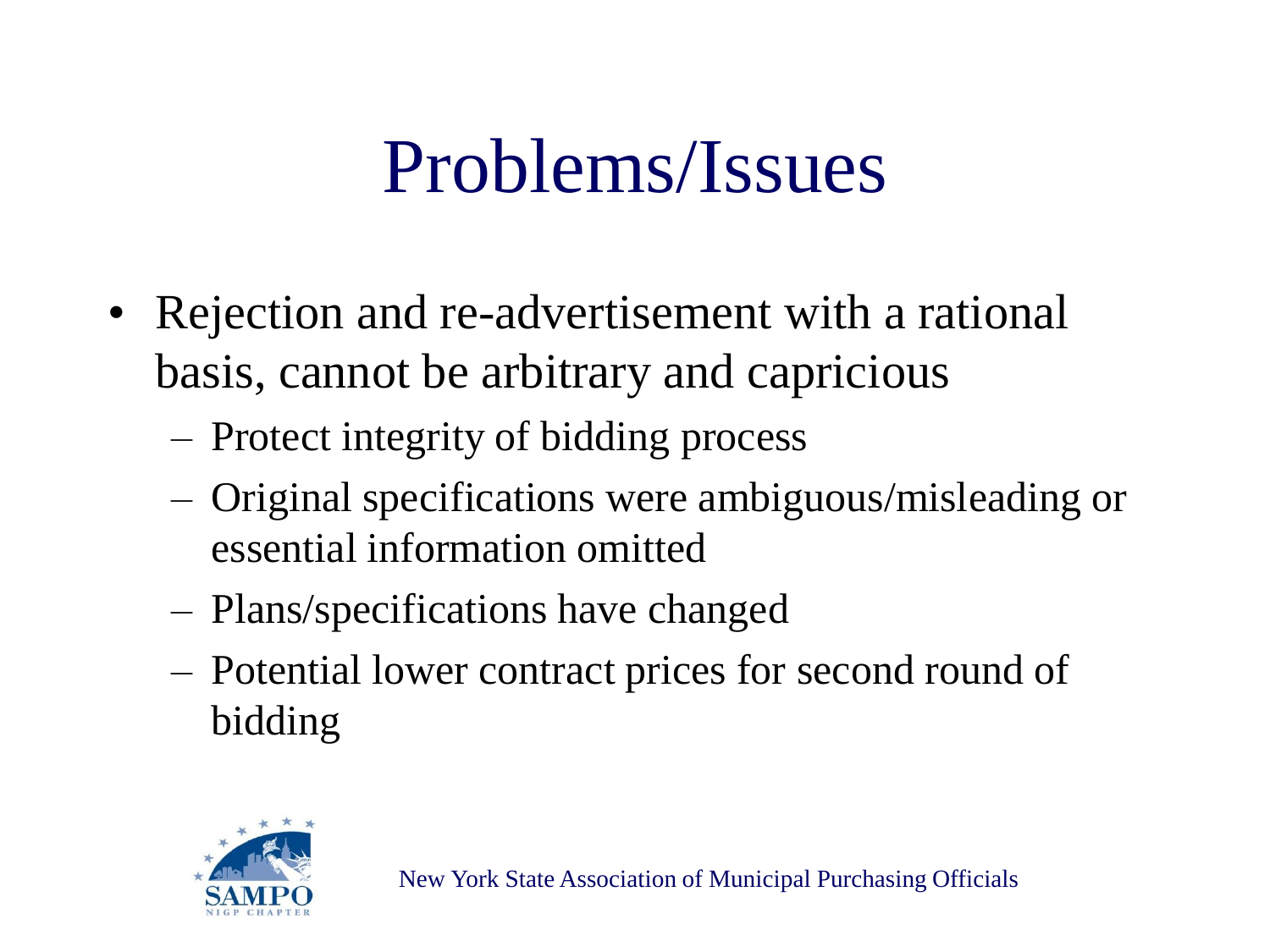• Standardization: resolution adopted by 3/5 vote of governing body stating that for efficiency or economy there is need for standardization of items for purchase contracts; still must bid for specific type of product

![](_page_38_Picture_2.jpeg)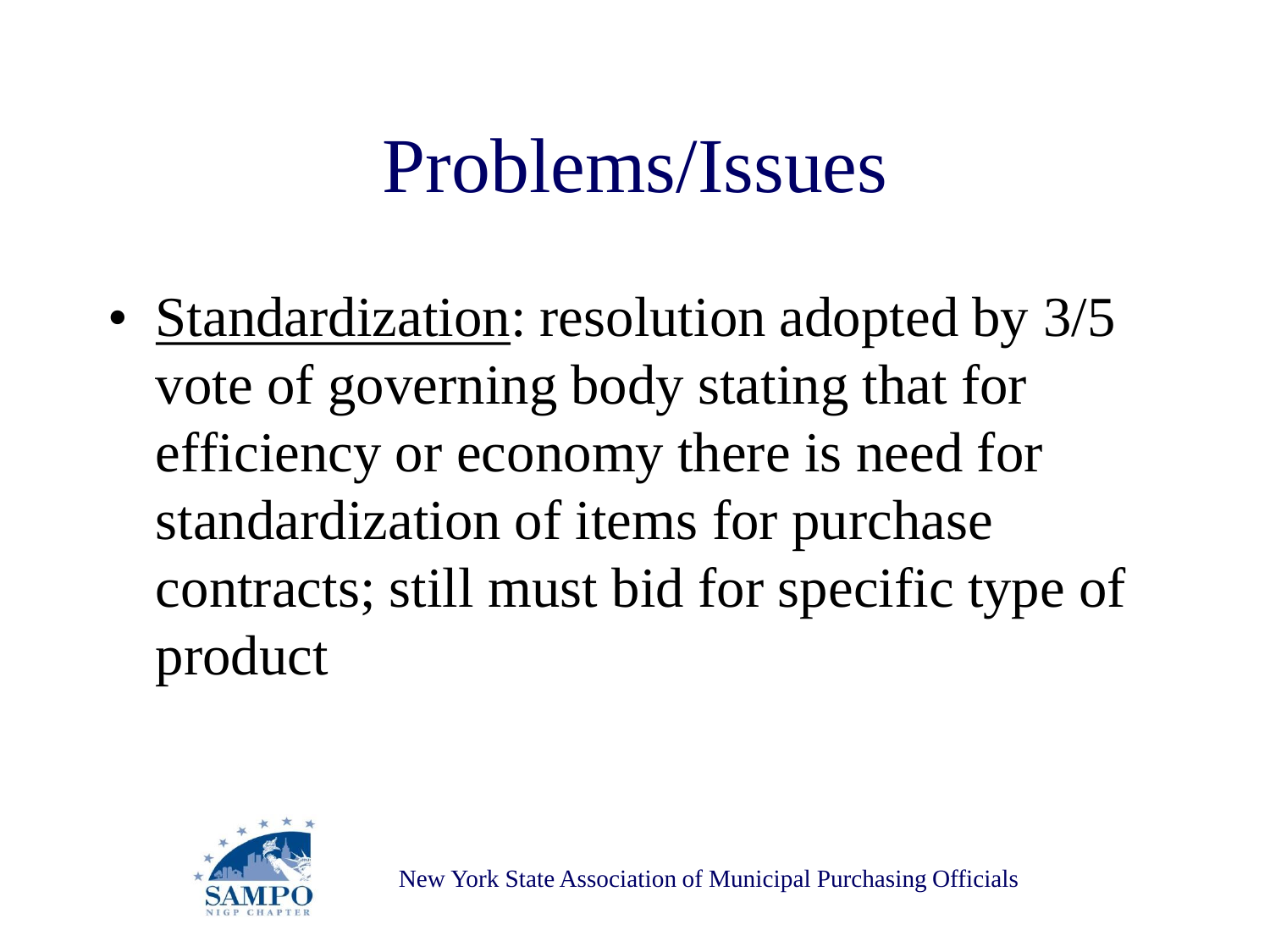#### General Municipal Law 104b

• What is it?

– Section 104-b of the General Municipal Law requires municipalities to adopt internal policies and procedures governing all purchases of supplies and services not required to be competitively bid under General Municipal Law Section 103.

![](_page_39_Picture_3.jpeg)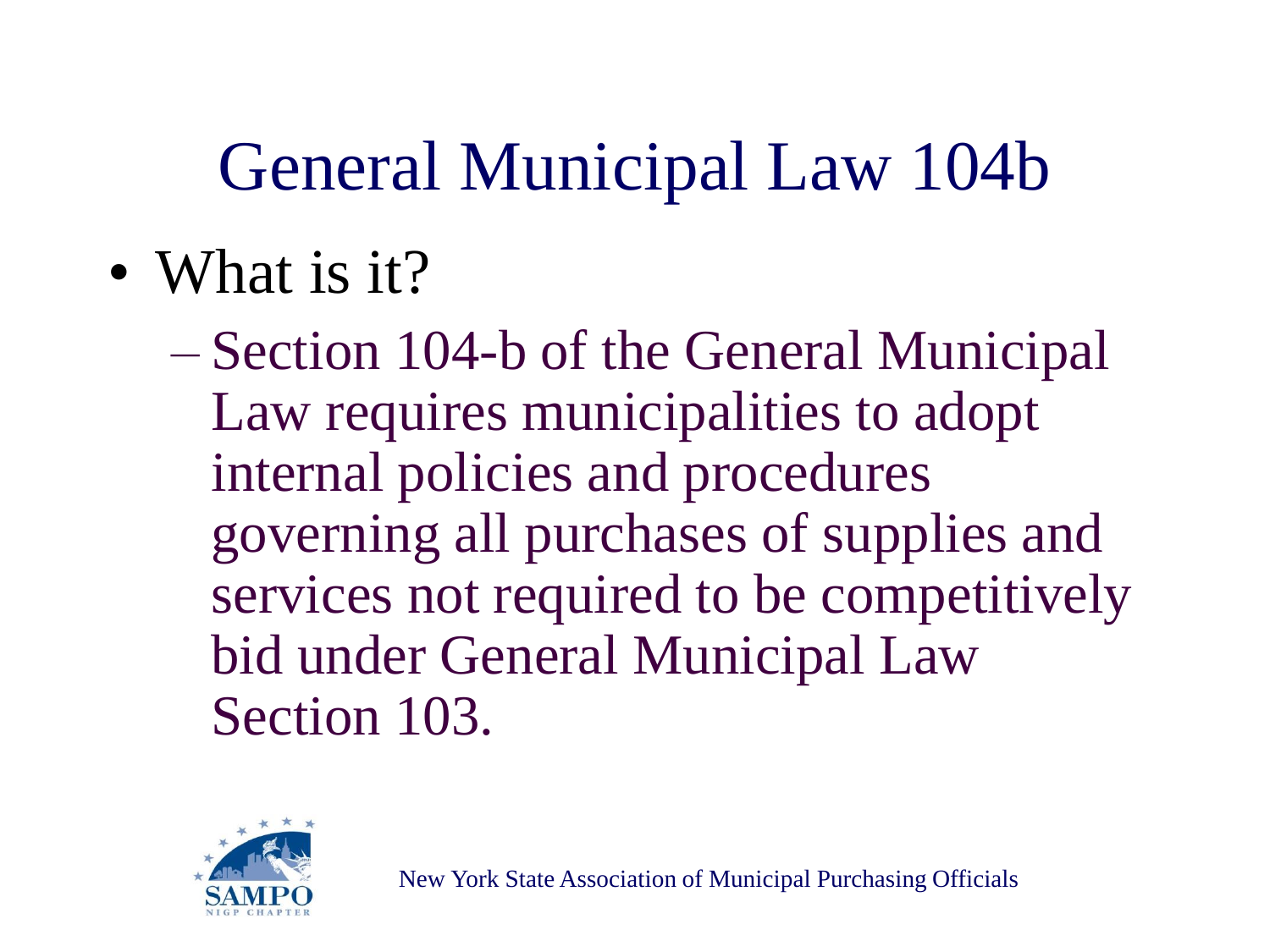• As of January of 2009 you must identify the individual responsible, and title, that does the purchasing for your municipality

![](_page_40_Picture_2.jpeg)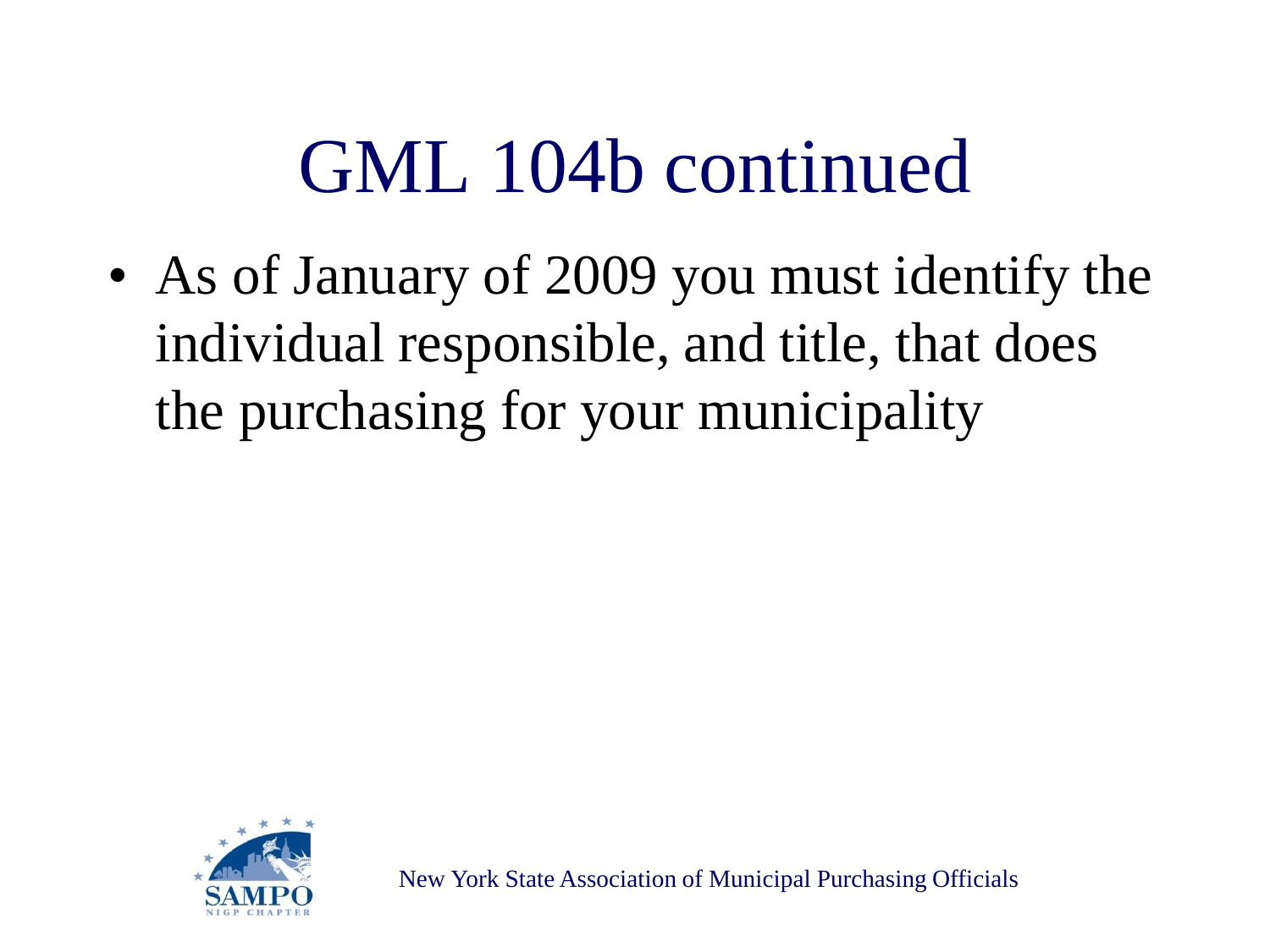- These policies and procedures shall contain the following provisions:
	- Describe the procedures for determining whether a procurement is subject to competitive bidding and, if it is not, document the basis for such a determination

![](_page_41_Picture_3.jpeg)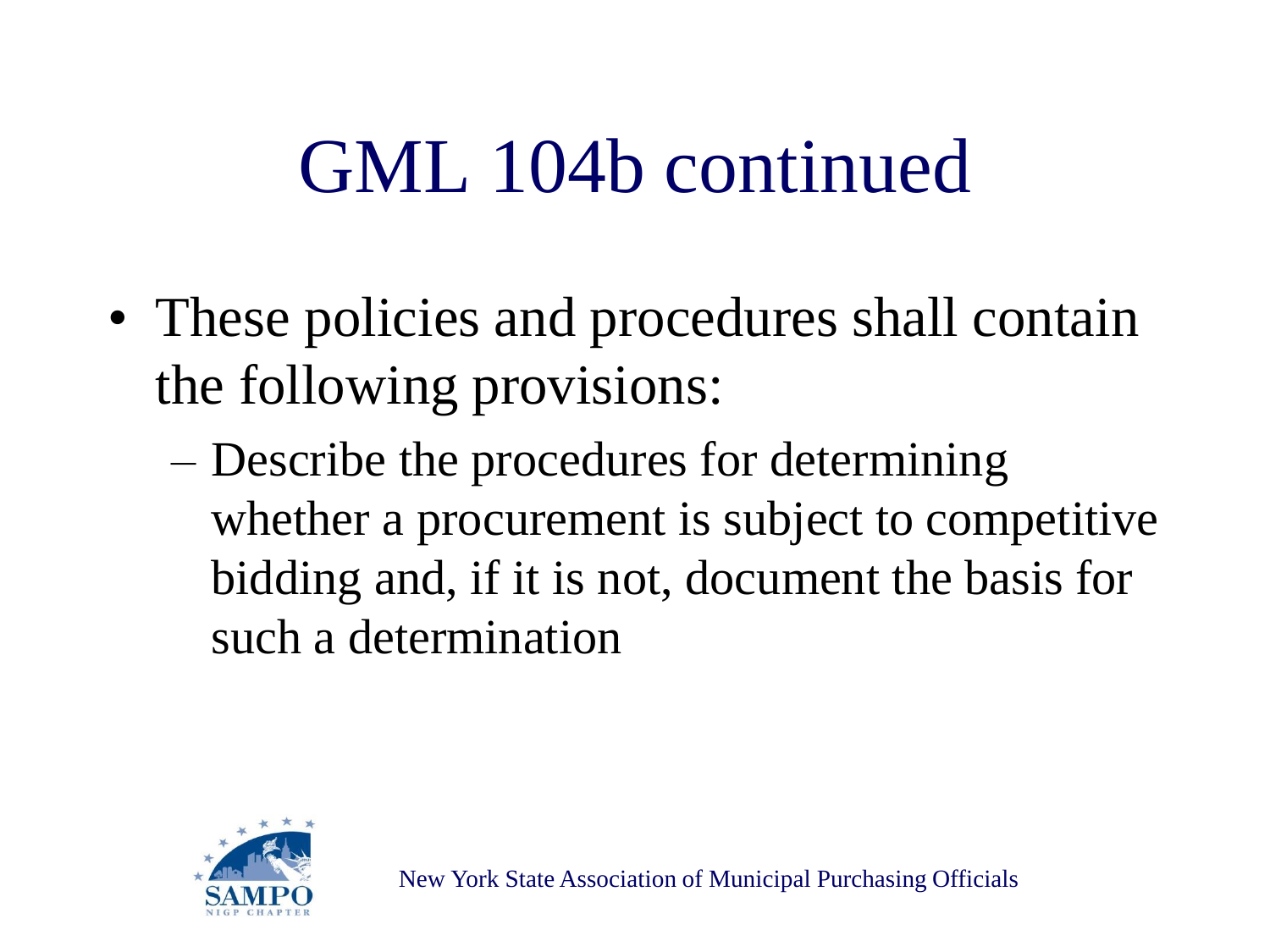- When competitive bidding is not required by law, alternative proposals or quotations will be secured by requests for proposals, written or verbal quotations
- Set forth the method of procurement that will be used
- Require adequate documentation

![](_page_42_Picture_4.jpeg)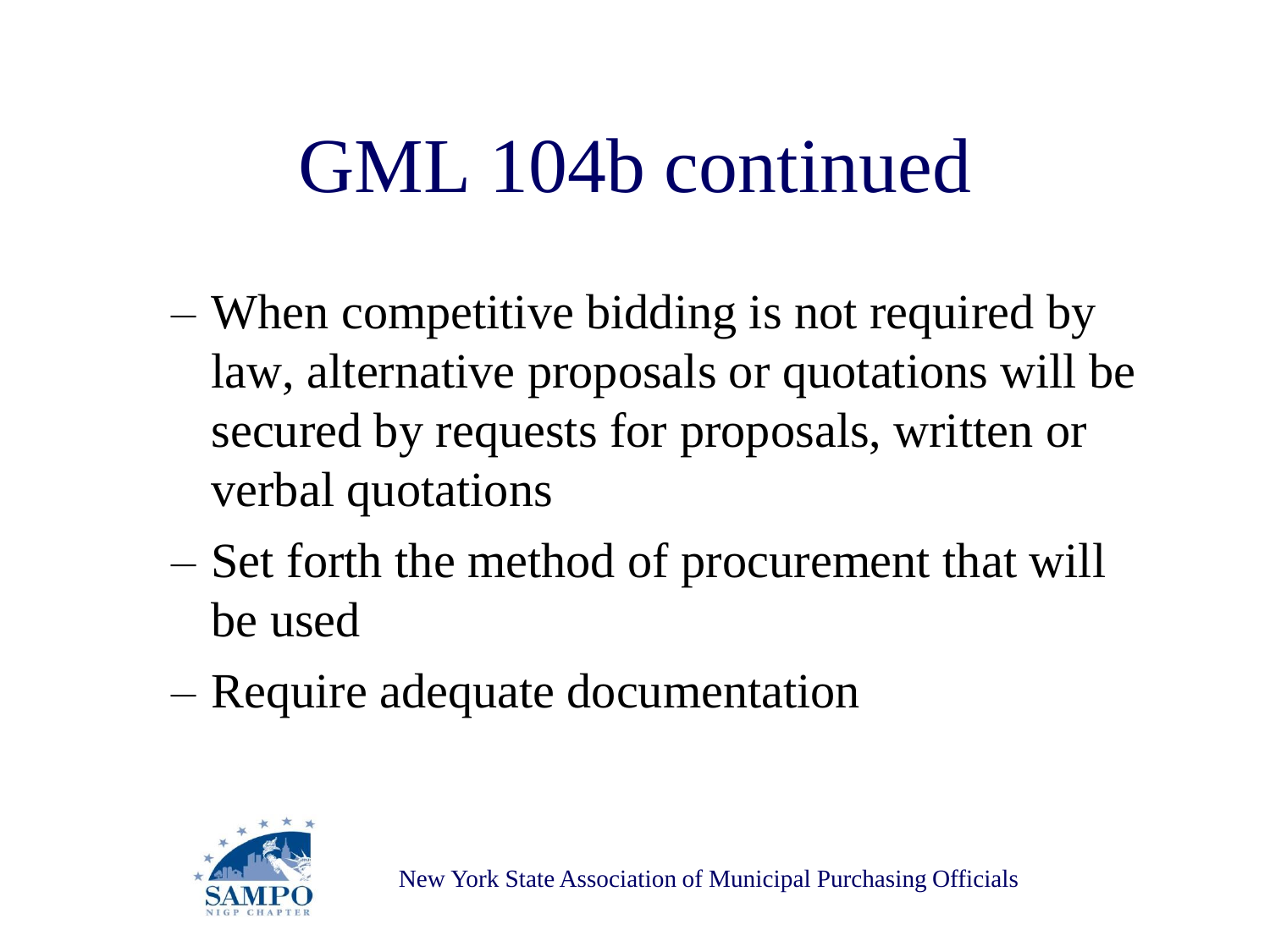- If a contract is awarded to other than the lowest responsible dollar offerer, require justification and documentation of the reasons for such award
- Set forth any circumstances when, or the types of procurements for which, the solicitation of alternative proposals or quotations will not be in the best interest of the municipality

![](_page_43_Picture_3.jpeg)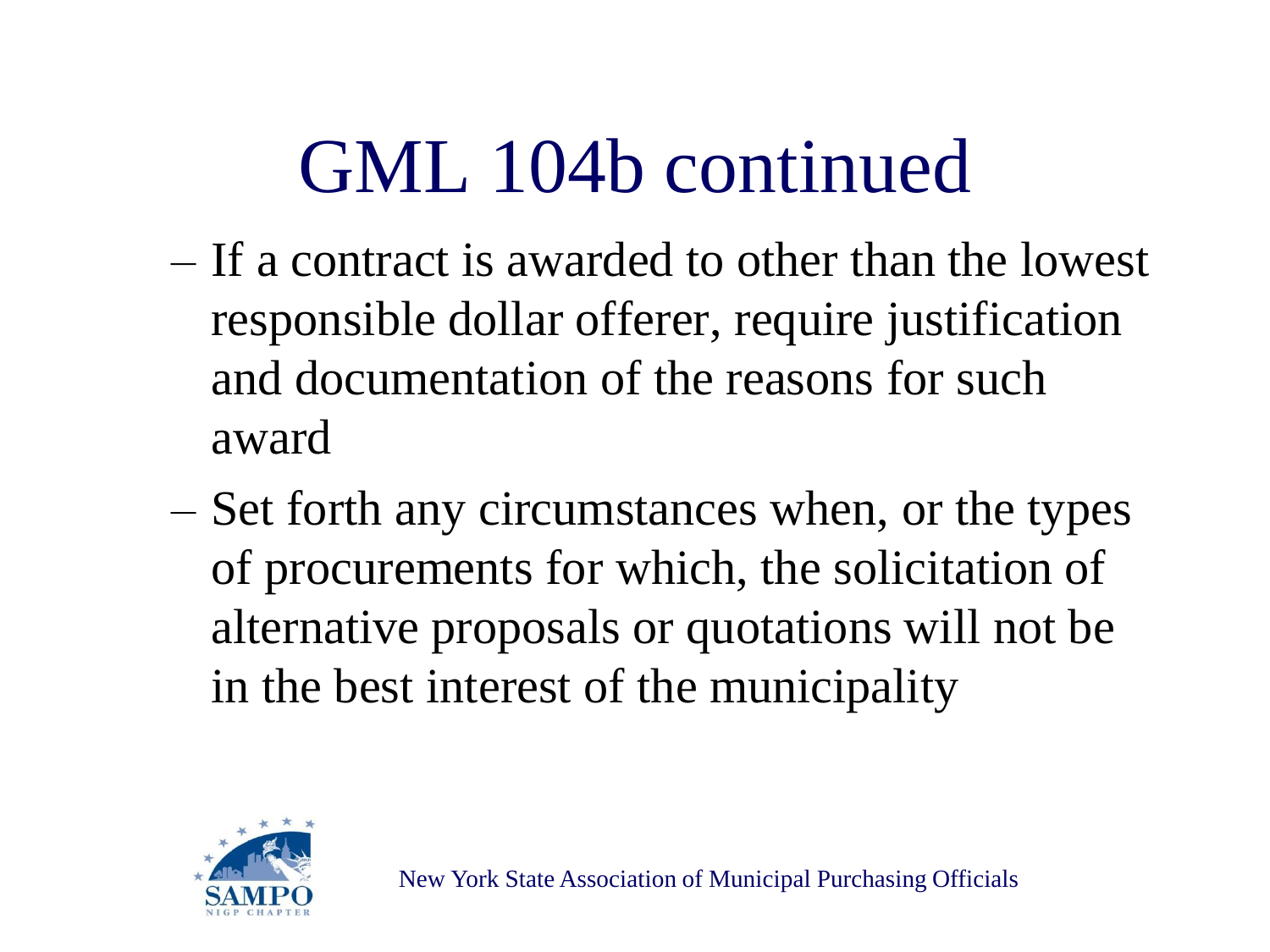- The governing board must solicit comments on the policies and procedures from officers involved in the procurement process and annually review its policies and procedures
- This should be part of your Purchasing Policy and Procedures Manual

![](_page_44_Picture_3.jpeg)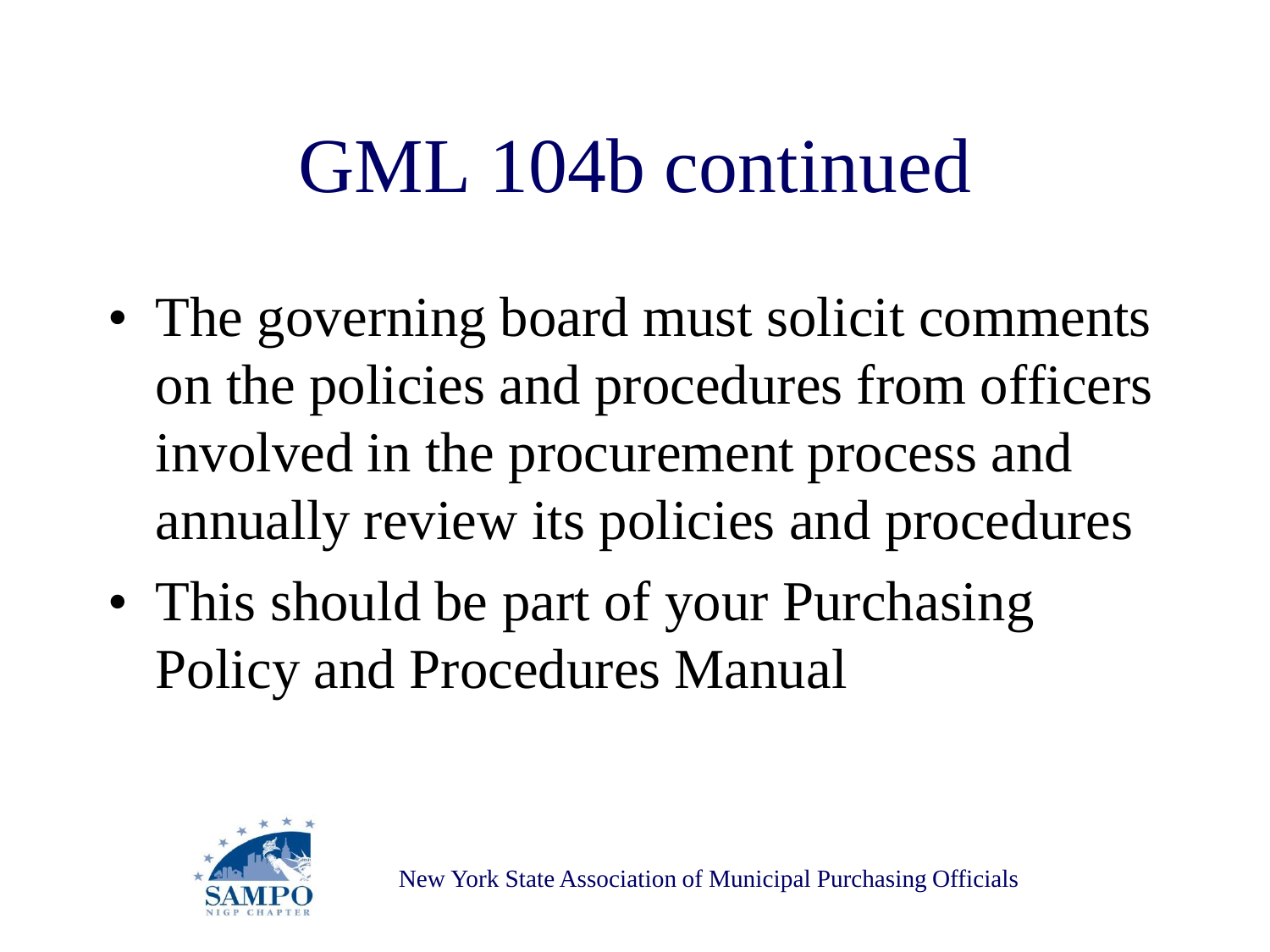# Exceptions to bidding

- True Leases Exception School Districts
	- Must bid leases--even true leases
	- Non appropriations clause must be included in the contract
- Professional Services
- State/County other political subdivision contracts:
	- Municipalities may purchase from NYS OGS contracts
	- County/other political subdivisions contracts must have provisions allowing other local governments to use contracts
- Federal and State Surplus
- Municipal Hospital Purchases

![](_page_45_Picture_10.jpeg)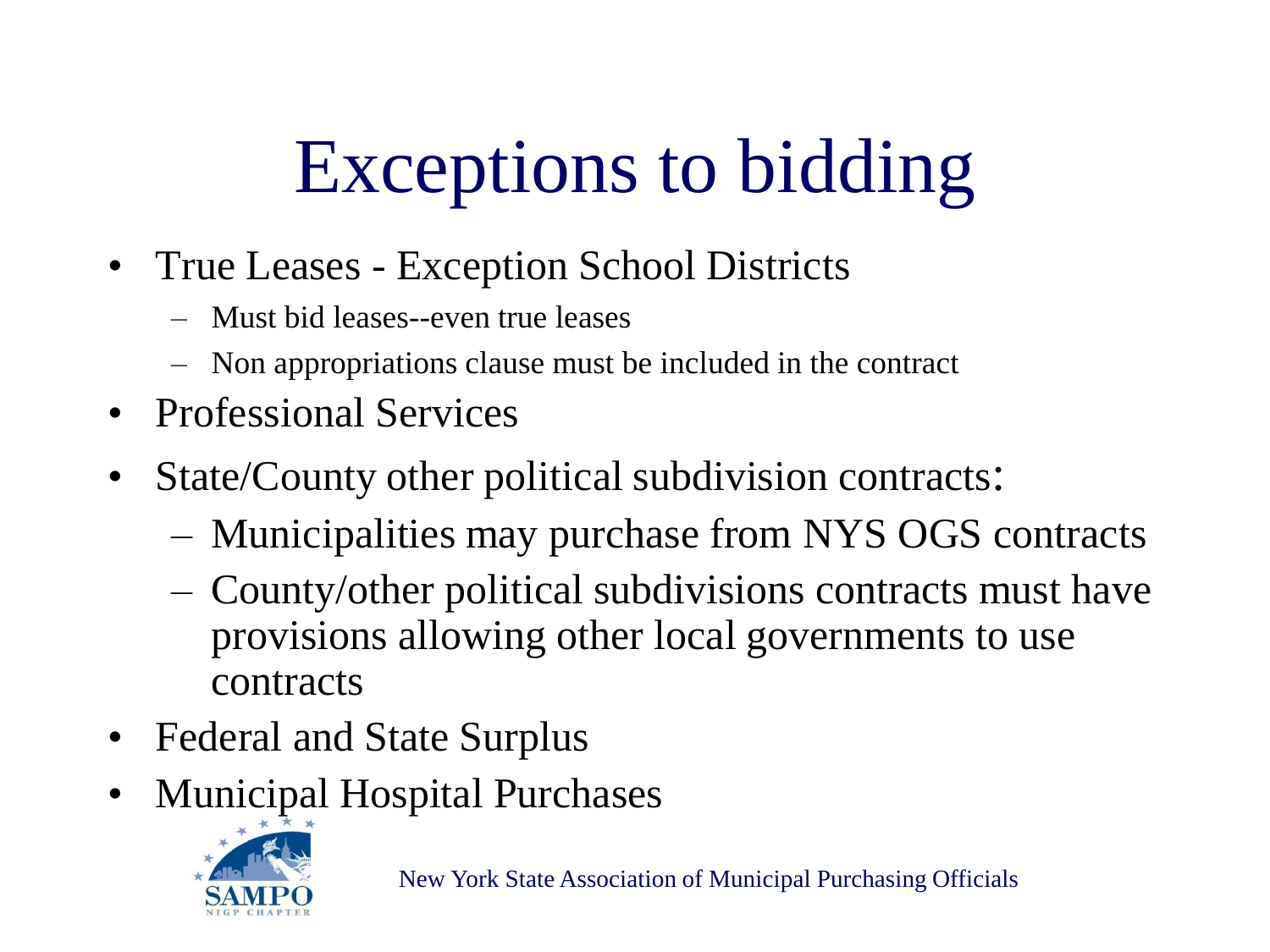# Exceptions to bidding

- Agencies for the Blind and other severely handicapped
- Correctional
- Sole Source
- Municipal Cooperation
- Emergencies:
	- suspend requirements if accident or unforeseen occurrence
	- circumstances must affect public buildings/property or the life, health, safety or property of residents
	- situation requires immediate action which cannot wait for bidding

![](_page_46_Picture_9.jpeg)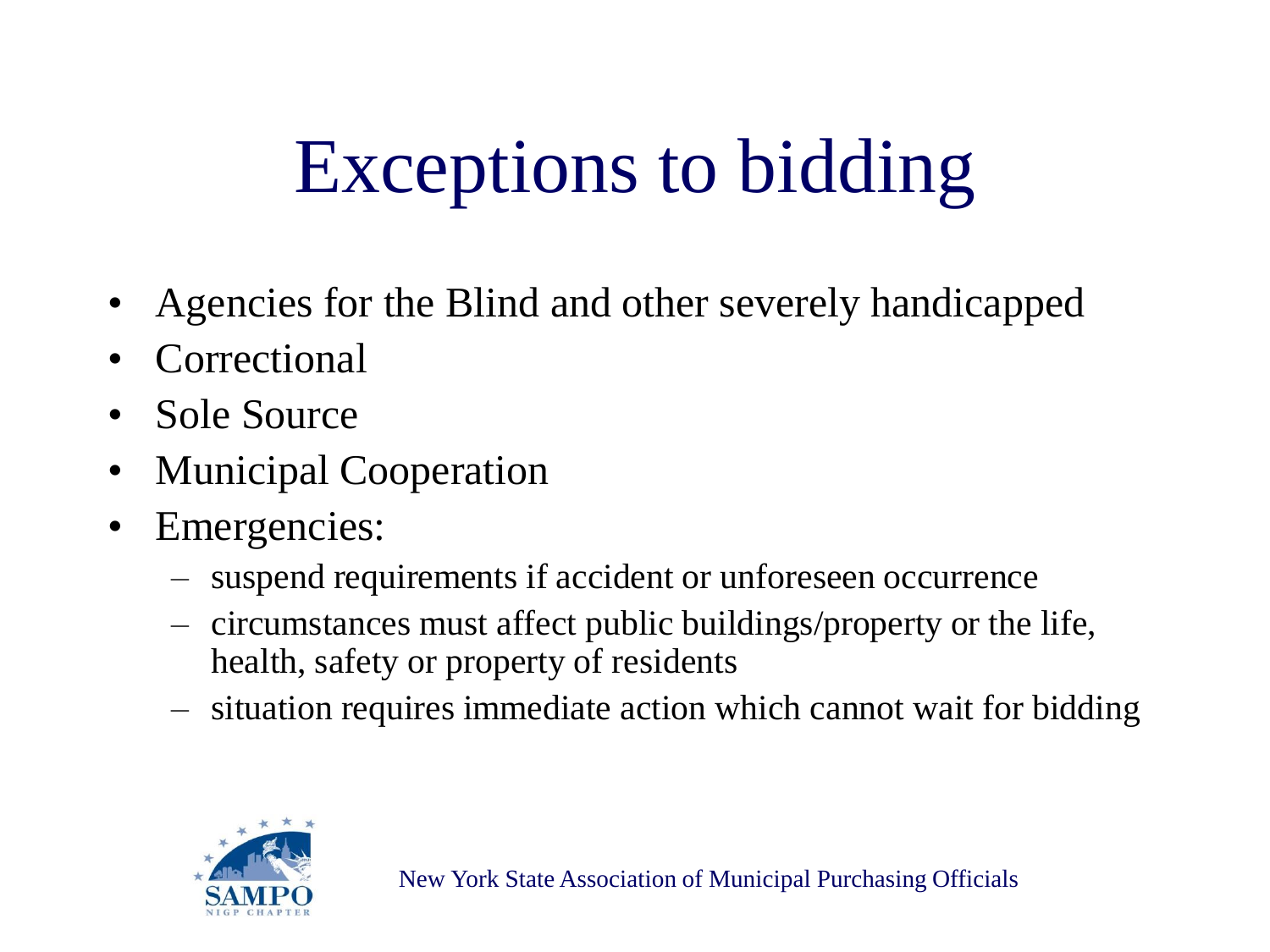## Exceptions to bidding

- GSA Contracts Only contracts extended
	- IT Schedule 70 & Schedule 84
	- 1122 Law Enforcement
- Best Value
- Other New York State agency contracts where the language is included in the original bid specifications – rules yet to be written
- GML103, Section 16 Piggybacking Legislation

![](_page_47_Picture_7.jpeg)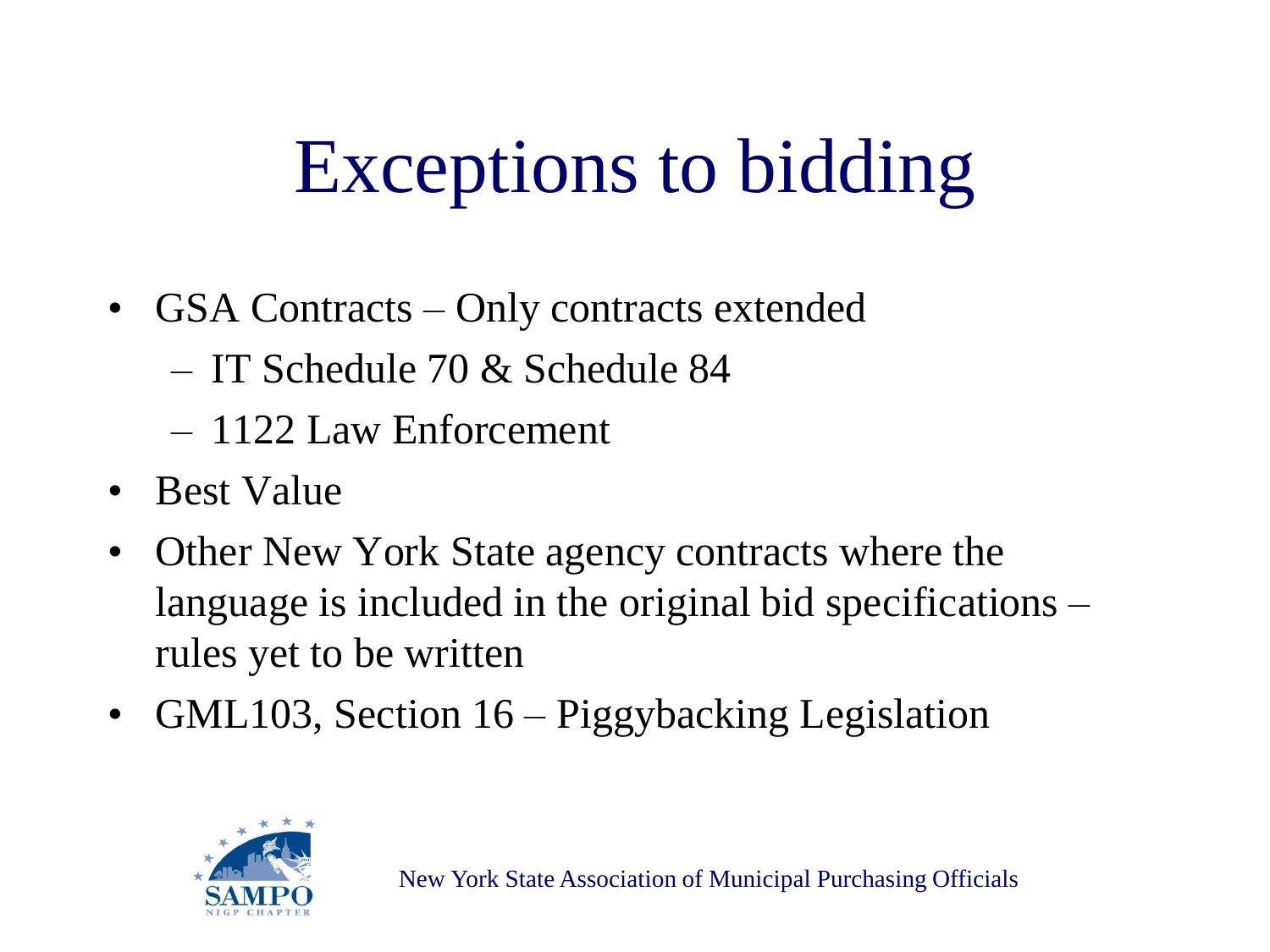#### PROTESTS - HOW TO AVOID THEM

- AVOID using vendor specifications – Use specification libraries Regional Bidding Systems NIGP Specification Library Call a SAMPO Member – Use specification ranges
	- Look at different manufacturer specifications

![](_page_48_Picture_3.jpeg)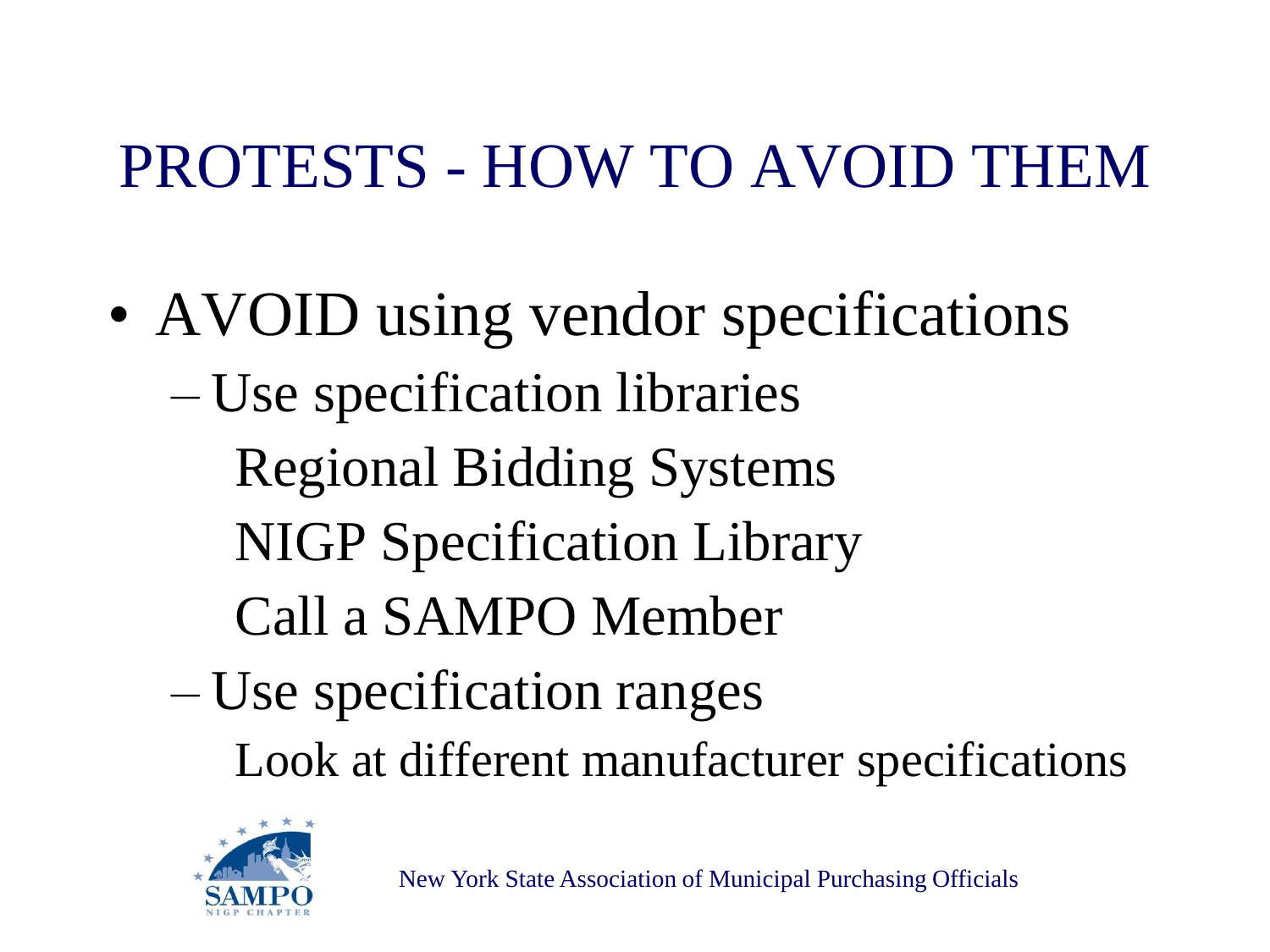#### Be Consistent In Your Treatment Of Vendors

- Don't play favorites
- Don't change your rules after the bids are opened
- Be consistent with your process and have written procedures
- Reject any sealed bid delivered after the deadline

![](_page_49_Picture_5.jpeg)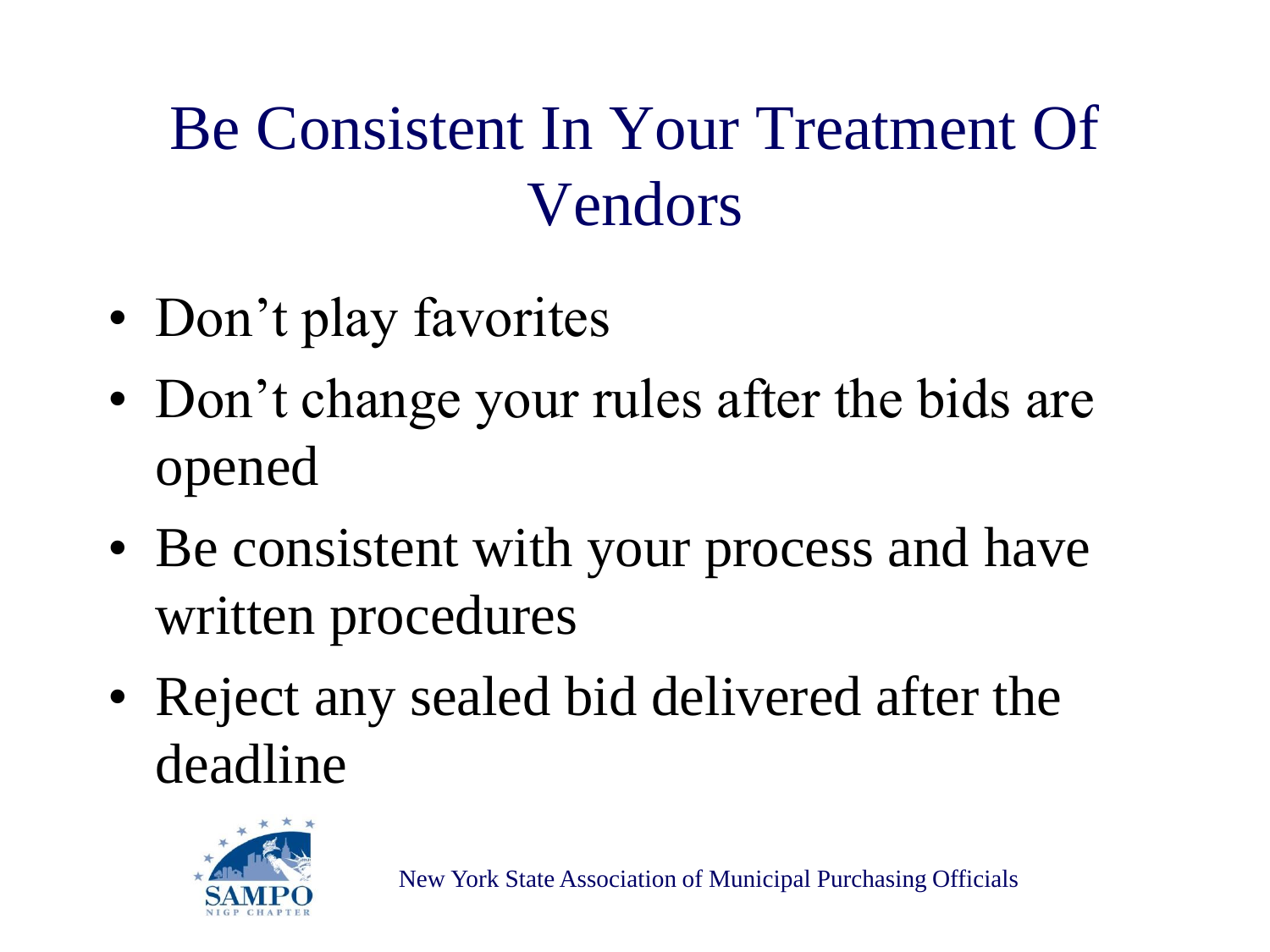#### Give Clear And Adequate Specifications

- Provide vendors with enough information to give you a competitive bid
- A clear description of the product to be purchased will solicit genuine competition
- The bid will be awarded to the lowest responsible bidder, exactly as it was defined by the specifications

![](_page_50_Picture_4.jpeg)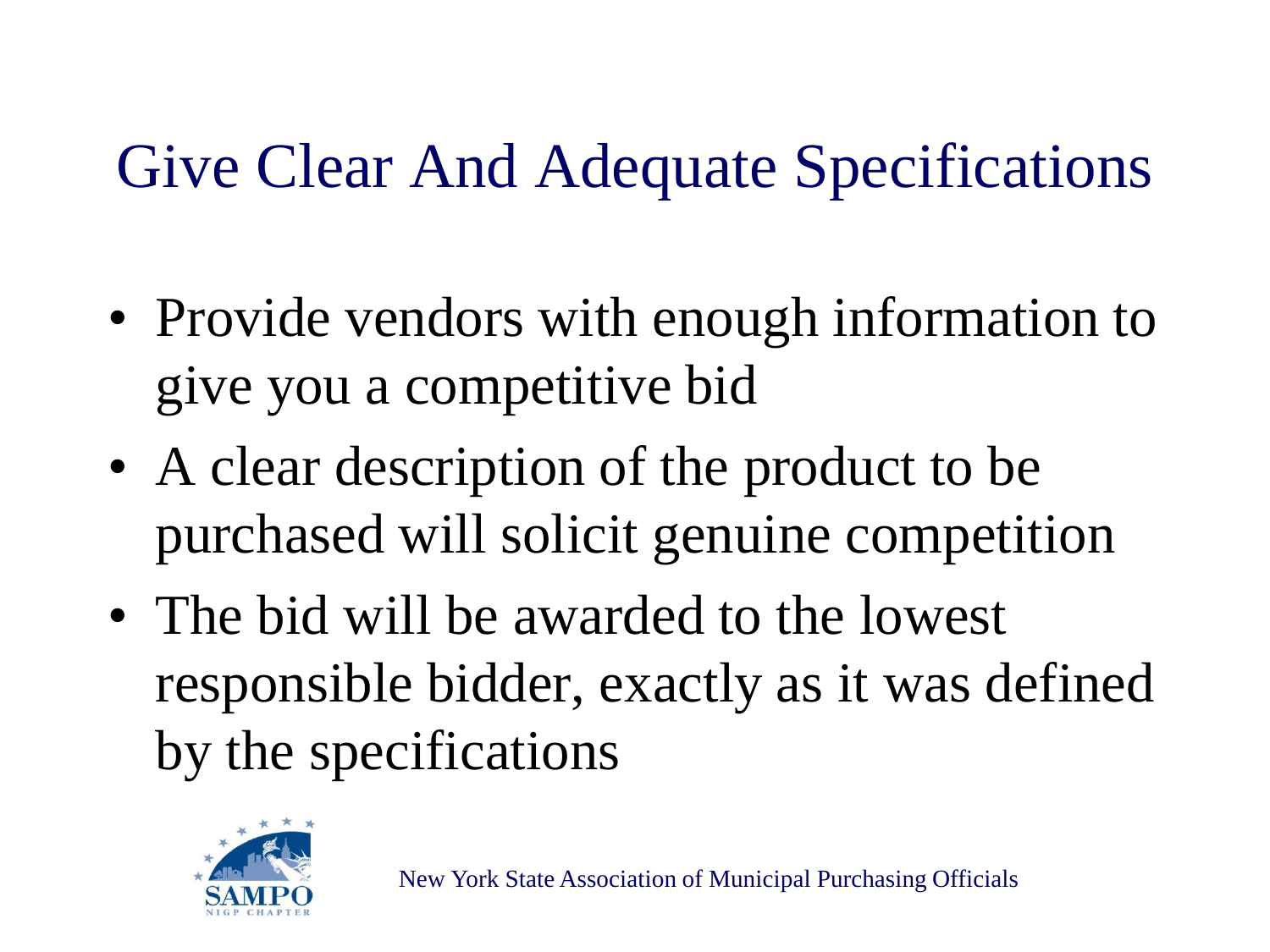#### Tell Vendors How You Will Award The **Contract**

- You may award the contract to one bidder with the lowest **over all** price or
- You may award the contract to the bidder with the lowest cost **per item**

![](_page_51_Picture_3.jpeg)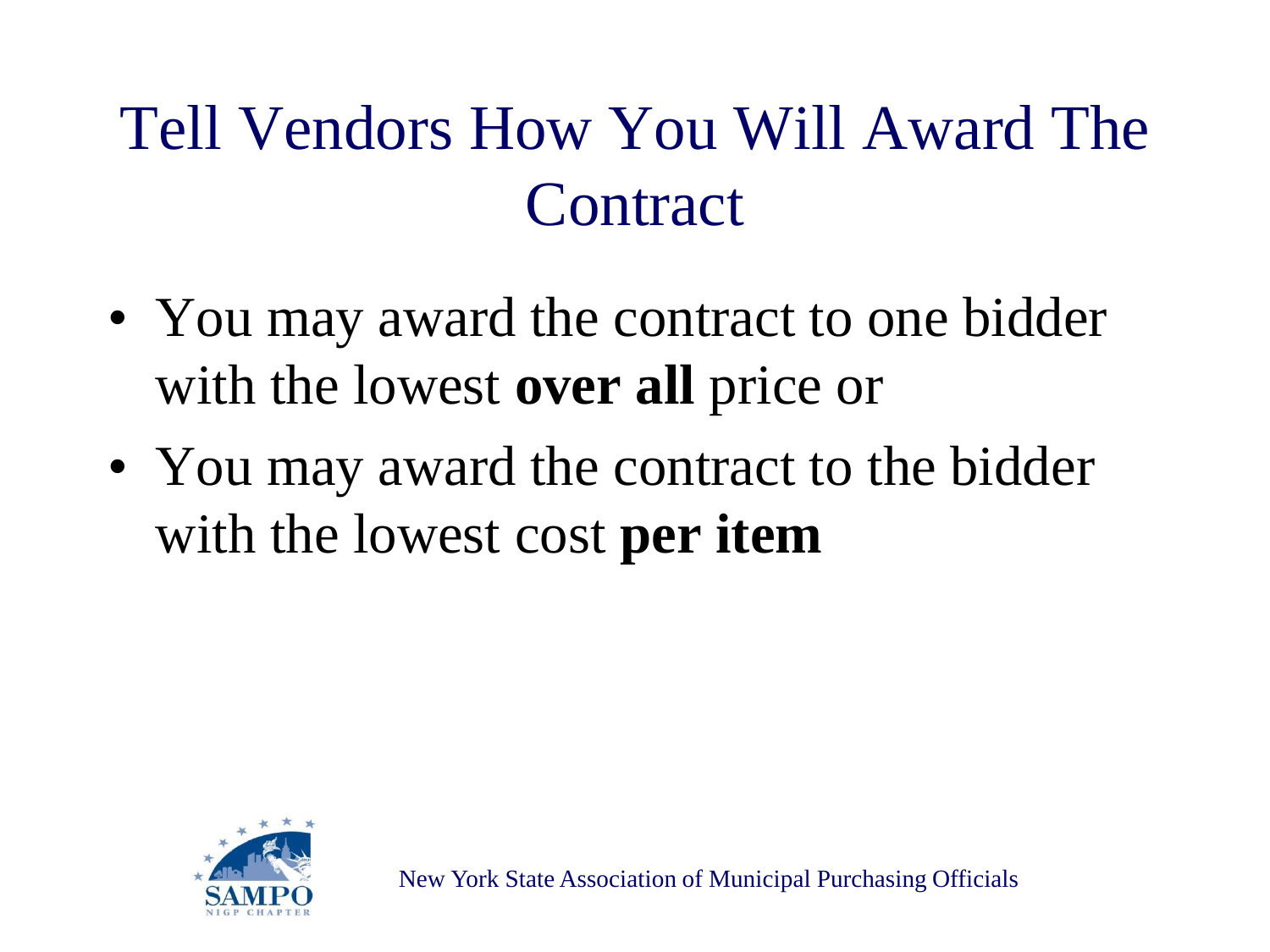#### Protests Before the Bid Opening

- If you receive a protest before the bid is opened or vendors have many questions, issue a written addendum
- Send to all vendors to clarify vague or ambiguous terms
- This action may preserve your process and may avoid a disputed award

![](_page_52_Picture_4.jpeg)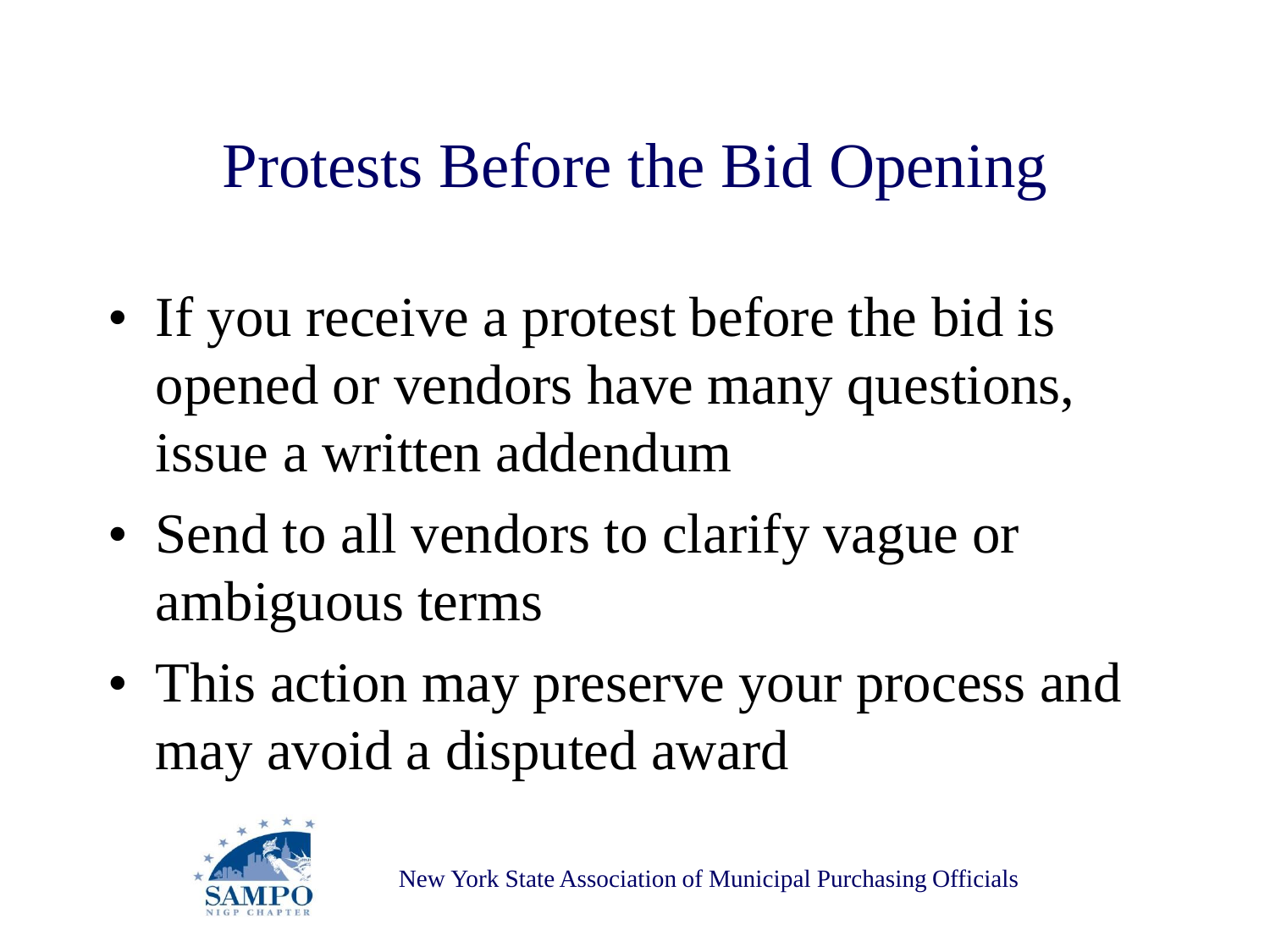#### Protests After the Opening

- Make sure the protest is in writing from the vendor
- Consult with your legal counsel for an opinion before you sign a contract
- By seeking assistance before executing a contract you keep your options open and may avoid costly litigation

![](_page_53_Picture_4.jpeg)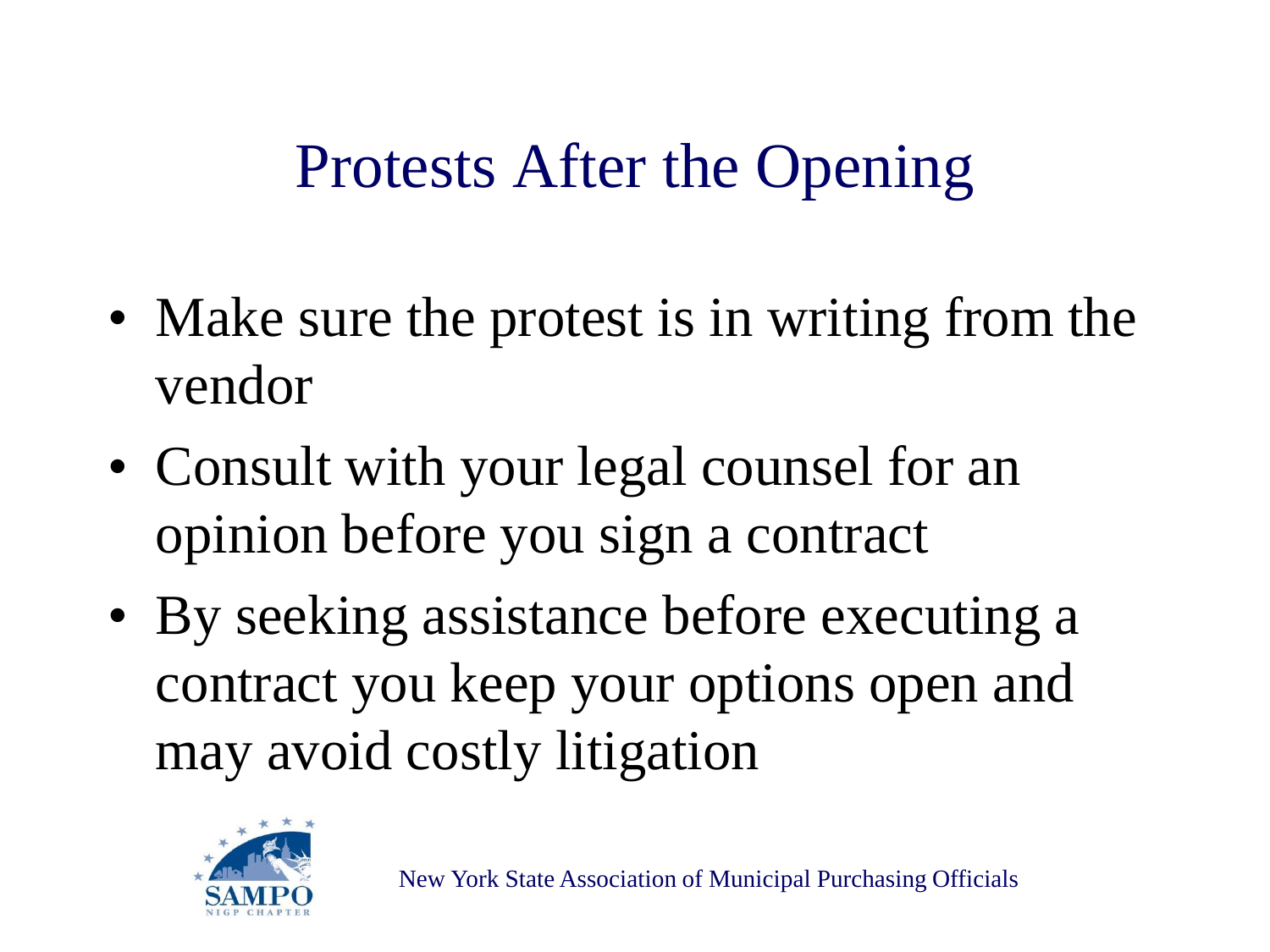#### Remain objective and be timely in your response

- Make sure the vendor is given due process
- Answer any protest with your rationale in a reasonable timeframe
- The vendor must be given timely opportunity to be heard
- Remain professional

![](_page_54_Picture_5.jpeg)